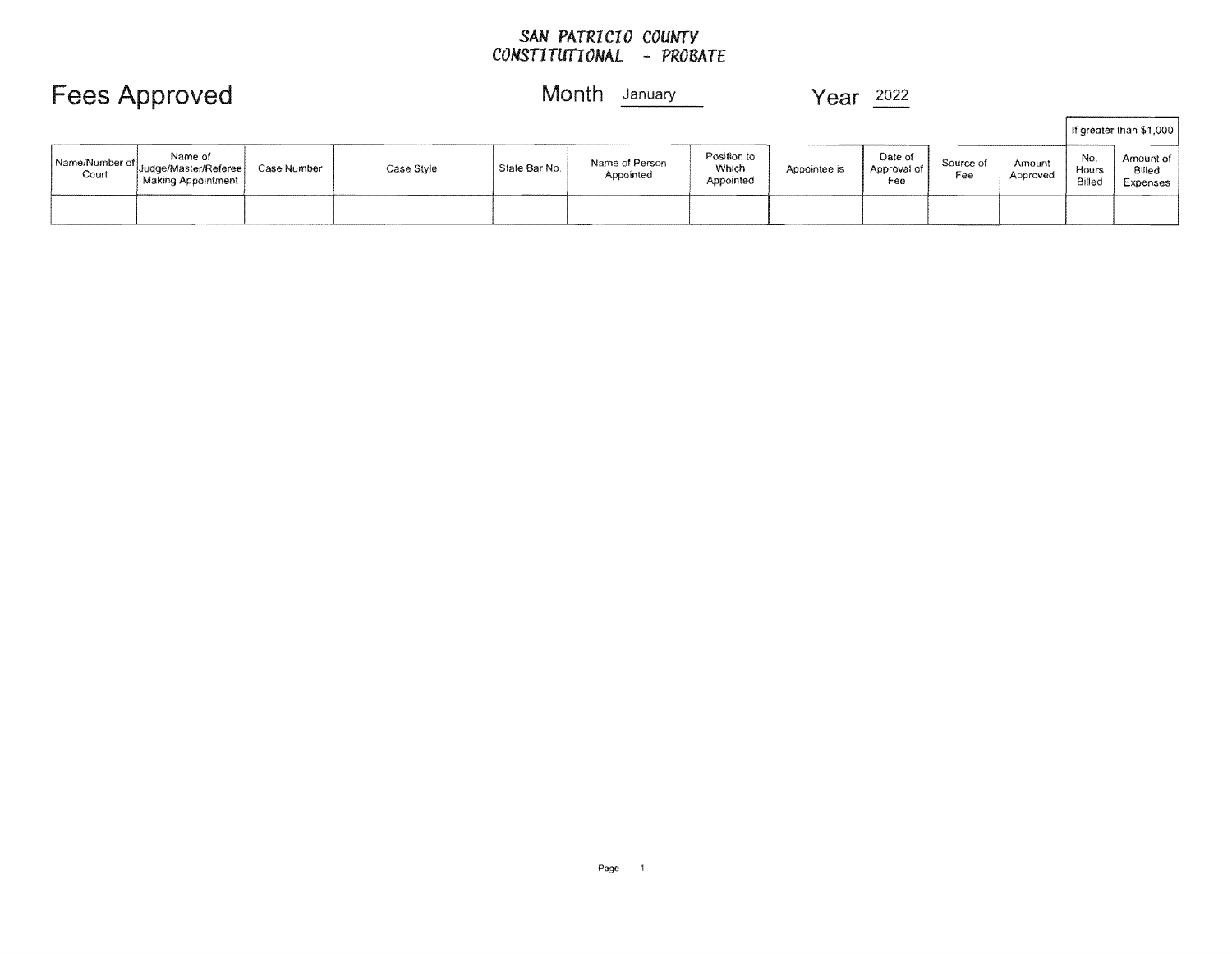### *SAN PATRICIO COUNTY CONSTITUTIONAL* **-** *PROBATE*

## Appointments Approved Month January

Year 2022

| Name/Number of<br>Court | Name of<br>Judge/Master/Referee<br>Making Appointment | Case Number | Case Style | State Bar No. | Name of Person<br>Appointed | Position to Which<br>Appointed | Appointee is | Date of<br>Appointment |
|-------------------------|-------------------------------------------------------|-------------|------------|---------------|-----------------------------|--------------------------------|--------------|------------------------|
|                         |                                                       |             |            |               |                             |                                |              |                        |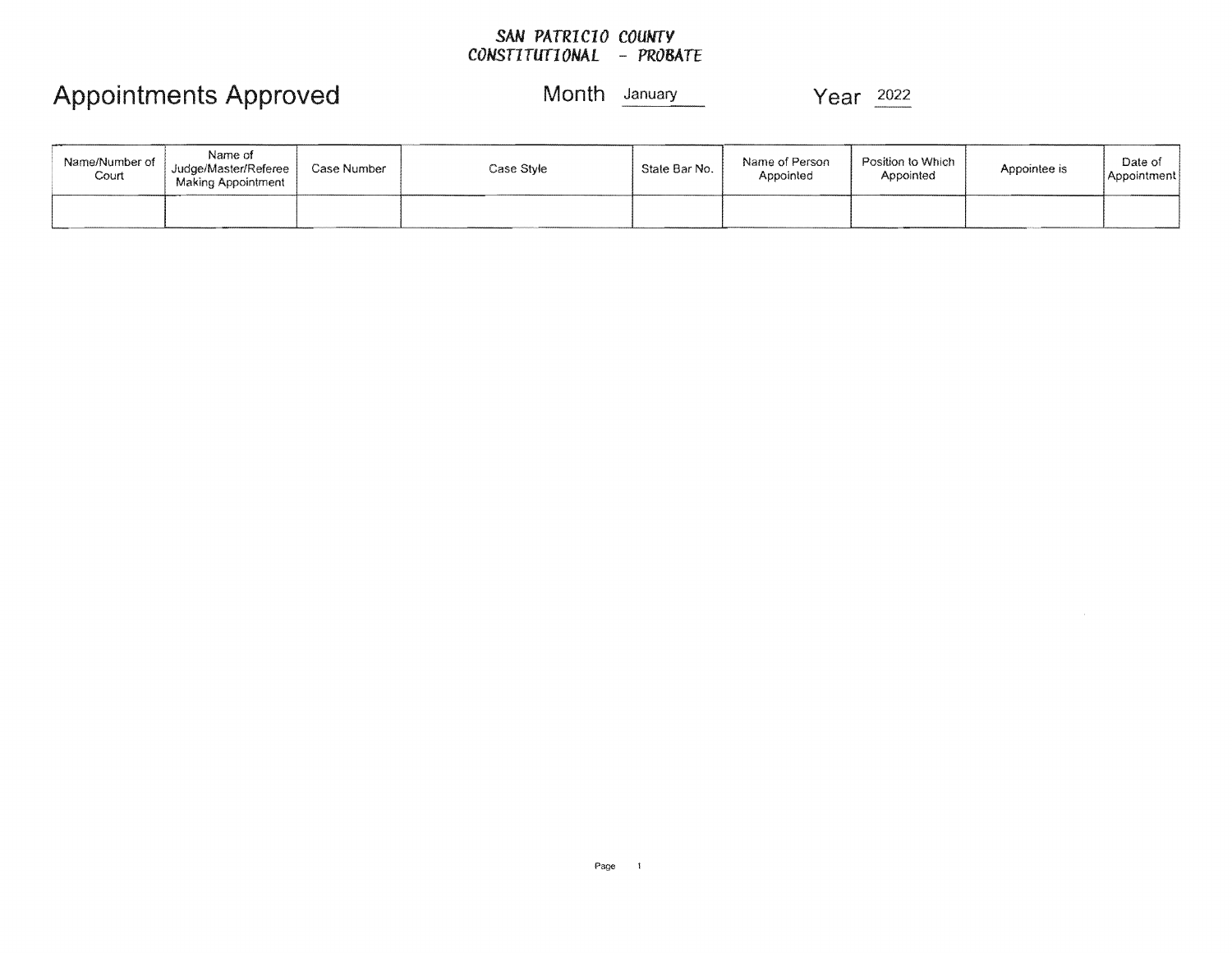### *SAN PATRICIO COUNTY CONSTITUTIONAL* **-** *CRIMINAL*

|                         |                                                       |             |            |               |                             |                                   |              |                               |                  |                    |                        | If greater than \$1,000         |
|-------------------------|-------------------------------------------------------|-------------|------------|---------------|-----------------------------|-----------------------------------|--------------|-------------------------------|------------------|--------------------|------------------------|---------------------------------|
| Name/Number of<br>Court | Name of<br>Judge/Master/Referee<br>Making Appointment | Case Number | Case Style | State Bar No. | Name of Person<br>Appointed | Position to<br>Which<br>Appointed | Appointee is | Date of<br>Approval of<br>Fee | Source of<br>Fee | Amount<br>Approved | No.<br>Hours<br>Billed | Amount of<br>Billed<br>Expenses |
|                         |                                                       |             |            |               |                             |                                   |              |                               |                  |                    |                        |                                 |

## **Fees Approved Month** January **Year** <sup>2022</sup>

Page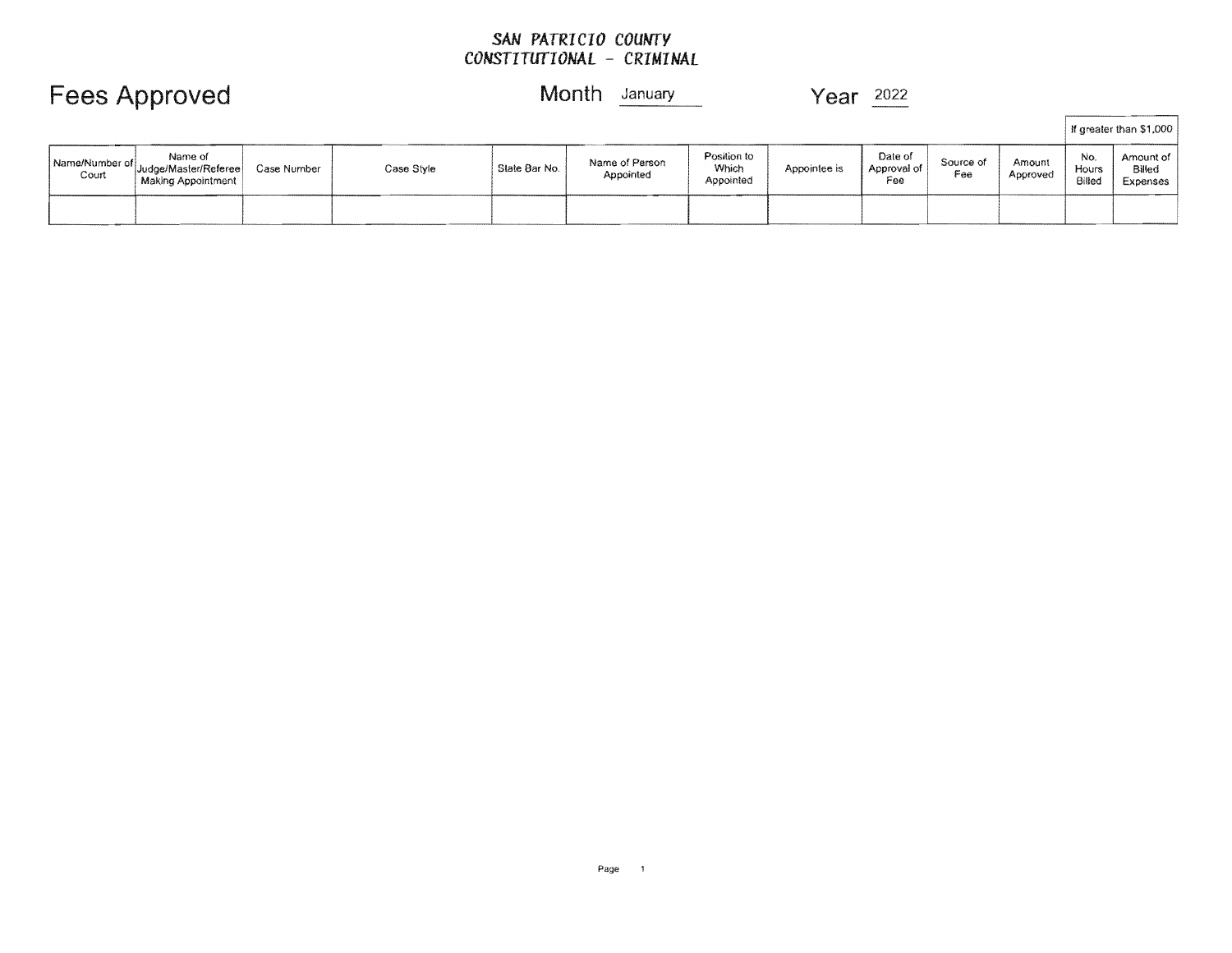### *SAN PATRICIO COUNTY CONSTITUTIONAL* **-** *CRIMINAL*

## Appointments Approved Month January Year 2022

 $\mathcal{L}$ 

| Name/Number of<br>Court | Name of<br>Judge/Master/Referee<br>Making Appointment | Case Number | Case Style | State Bar No. | Name of Person<br>Appointed | Position to Which<br>Appointed | Appointee is | Date of<br>Appointment |
|-------------------------|-------------------------------------------------------|-------------|------------|---------------|-----------------------------|--------------------------------|--------------|------------------------|
|                         |                                                       |             |            |               |                             |                                |              |                        |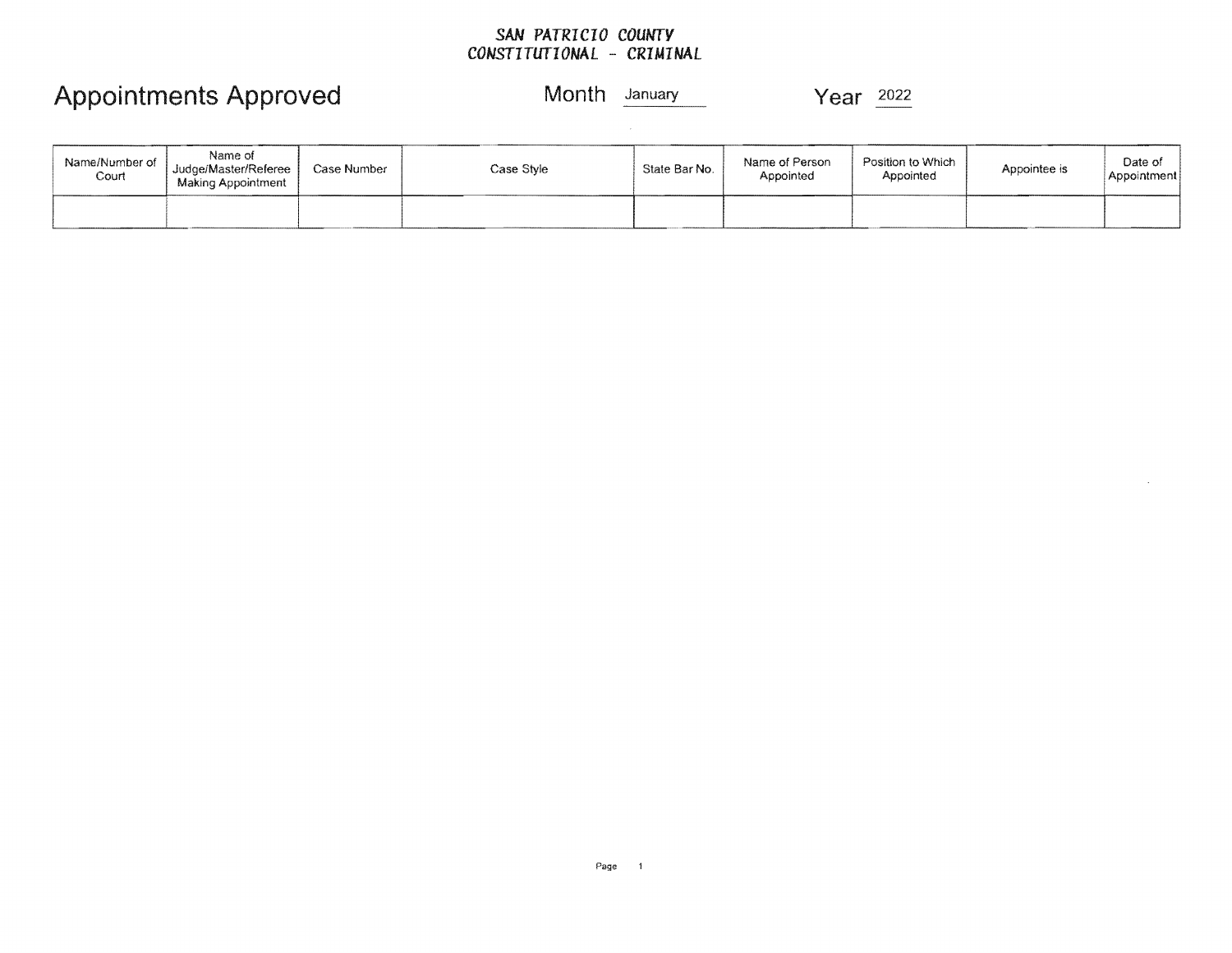# *SAN COUNTY CONSTITUTIONAL* **-** *CIVIL*

|                         |                                                         |             |            |               |                             |                                   |              |                               |                  |                    |                        | If greater than \$1,000         |
|-------------------------|---------------------------------------------------------|-------------|------------|---------------|-----------------------------|-----------------------------------|--------------|-------------------------------|------------------|--------------------|------------------------|---------------------------------|
| Name/Number of<br>Court | Name of<br>' Uudge/Master/Referee<br>Making Appointment | Case Number | Case Style | State Bar No. | Name of Person<br>Appointed | Position to<br>Which<br>Appointed | Appointee is | Date of<br>Approval of<br>Fee | Source of<br>Fee | Amount<br>Approved | No.<br>Hours<br>Billeo | Amount of<br>Billed<br>Expenses |
|                         |                                                         |             |            |               |                             |                                   |              |                               |                  |                    |                        |                                 |

## **Approved** Month January Month January Month Year 2022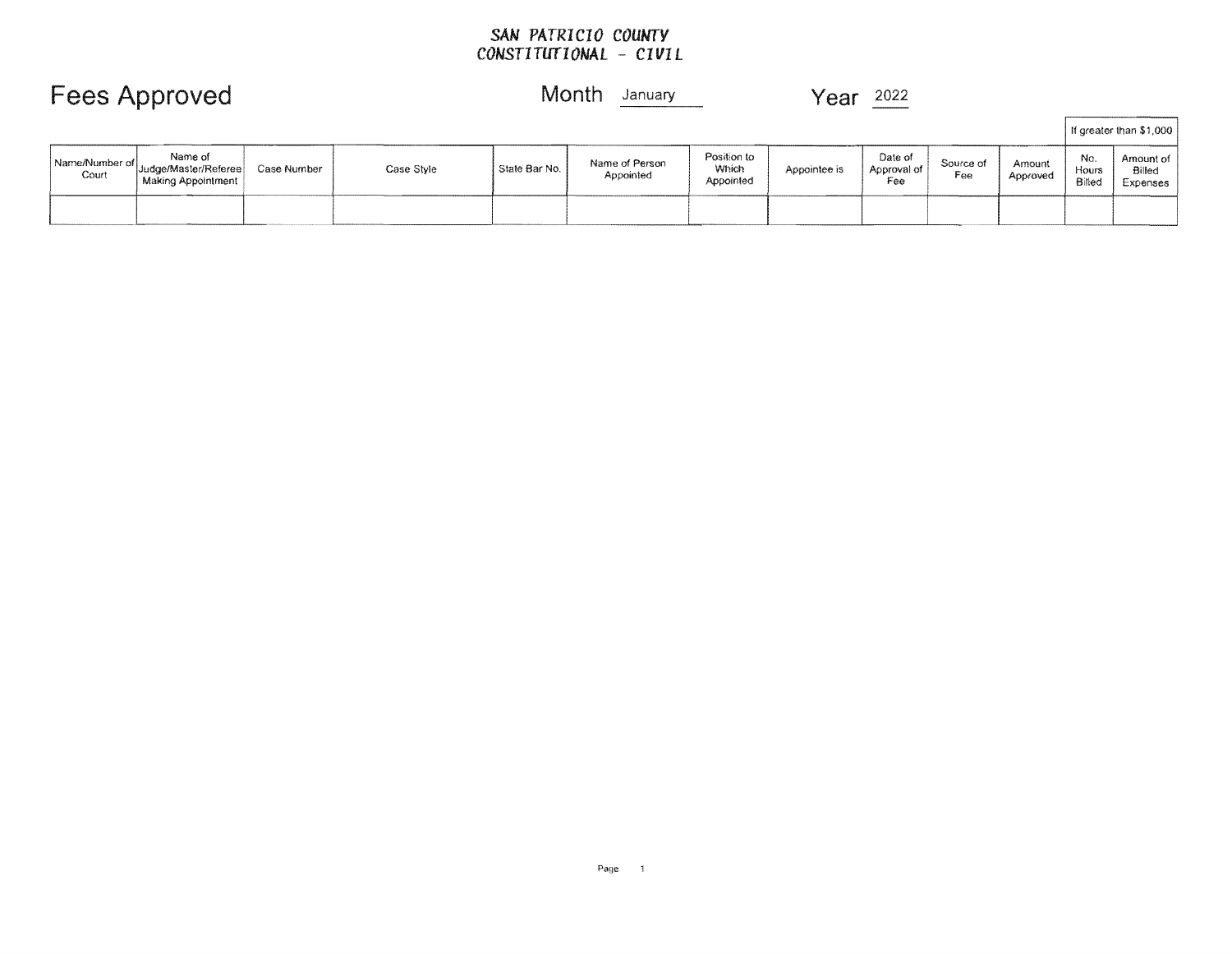### *SAN PATRICIO COUNTY*  **CONSTITUTIONAL - CIVIL**

| Name/Number of<br>Court | Name of<br>Judge/Master/Referee<br><b>Making Appointment</b> | Case Number | Case Stvle | State Bar No. | Name of Person<br>Appointed | Position to Which<br>Appointed | Appointee is | Date of<br>Appointment |
|-------------------------|--------------------------------------------------------------|-------------|------------|---------------|-----------------------------|--------------------------------|--------------|------------------------|
|                         |                                                              |             |            |               |                             |                                |              |                        |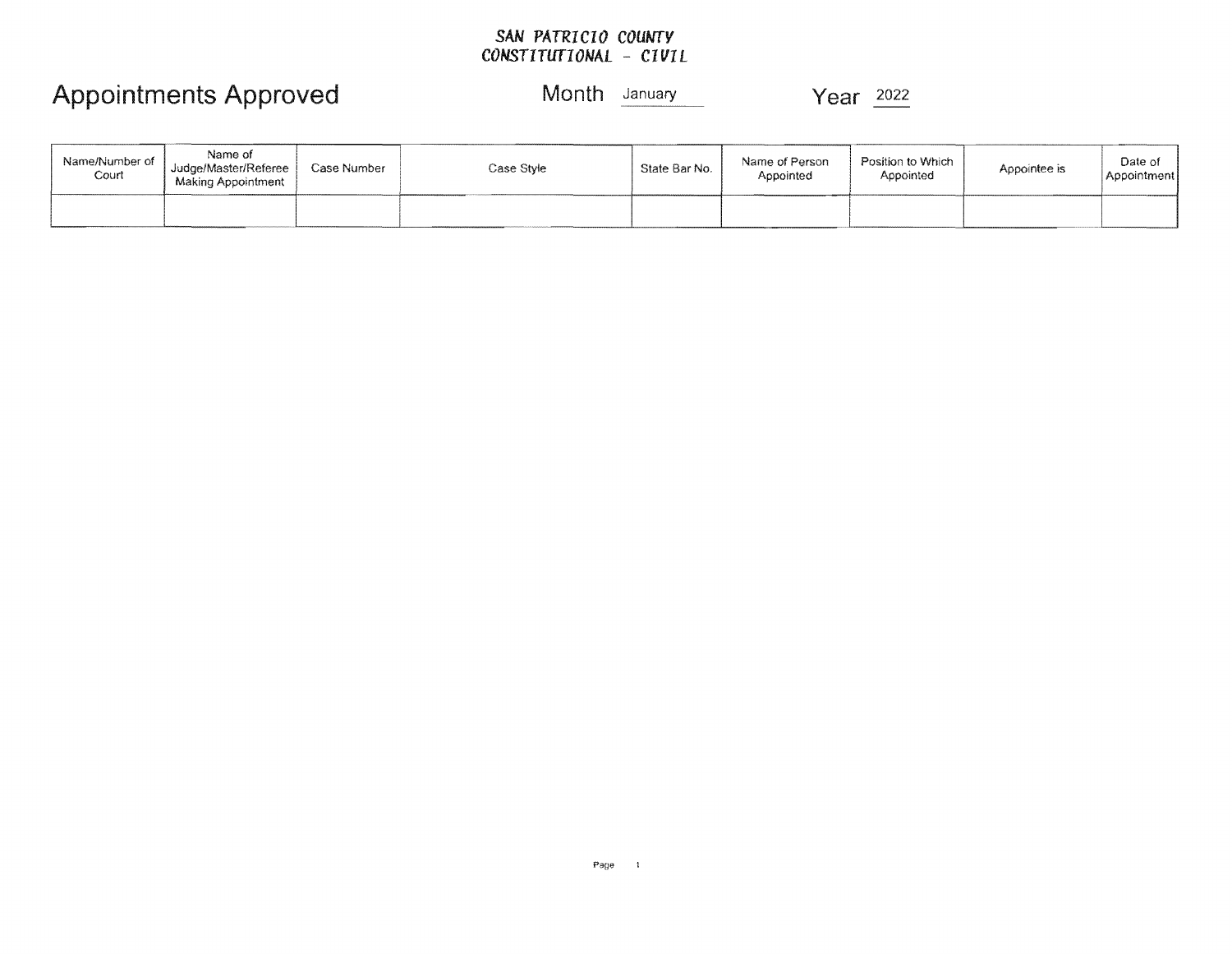### *SAN PATRICIO COUNTY STATUTORY* **-** *PROBATE*

|                         |                                                              |             |            |               |                             |                                   |              |                               |                  |                    |                        | f greater than \$1,000                 |
|-------------------------|--------------------------------------------------------------|-------------|------------|---------------|-----------------------------|-----------------------------------|--------------|-------------------------------|------------------|--------------------|------------------------|----------------------------------------|
| Name/Number of<br>Court | Name of<br>Judge/Master/Referee<br><b>Making Appointment</b> | Case Number | Case Style | State Bar No. | Name of Person<br>Appointed | Position to<br>Which<br>Appointed | Appointee is | Date of<br>Approval of<br>Fee | Source of<br>Fee | Amount<br>Approved | No.<br>Hours<br>Billed | Amount of<br>Billed<br><b>Expenses</b> |
|                         |                                                              |             |            |               |                             |                                   |              |                               |                  |                    |                        |                                        |

## Fees Approved Month January Year 2022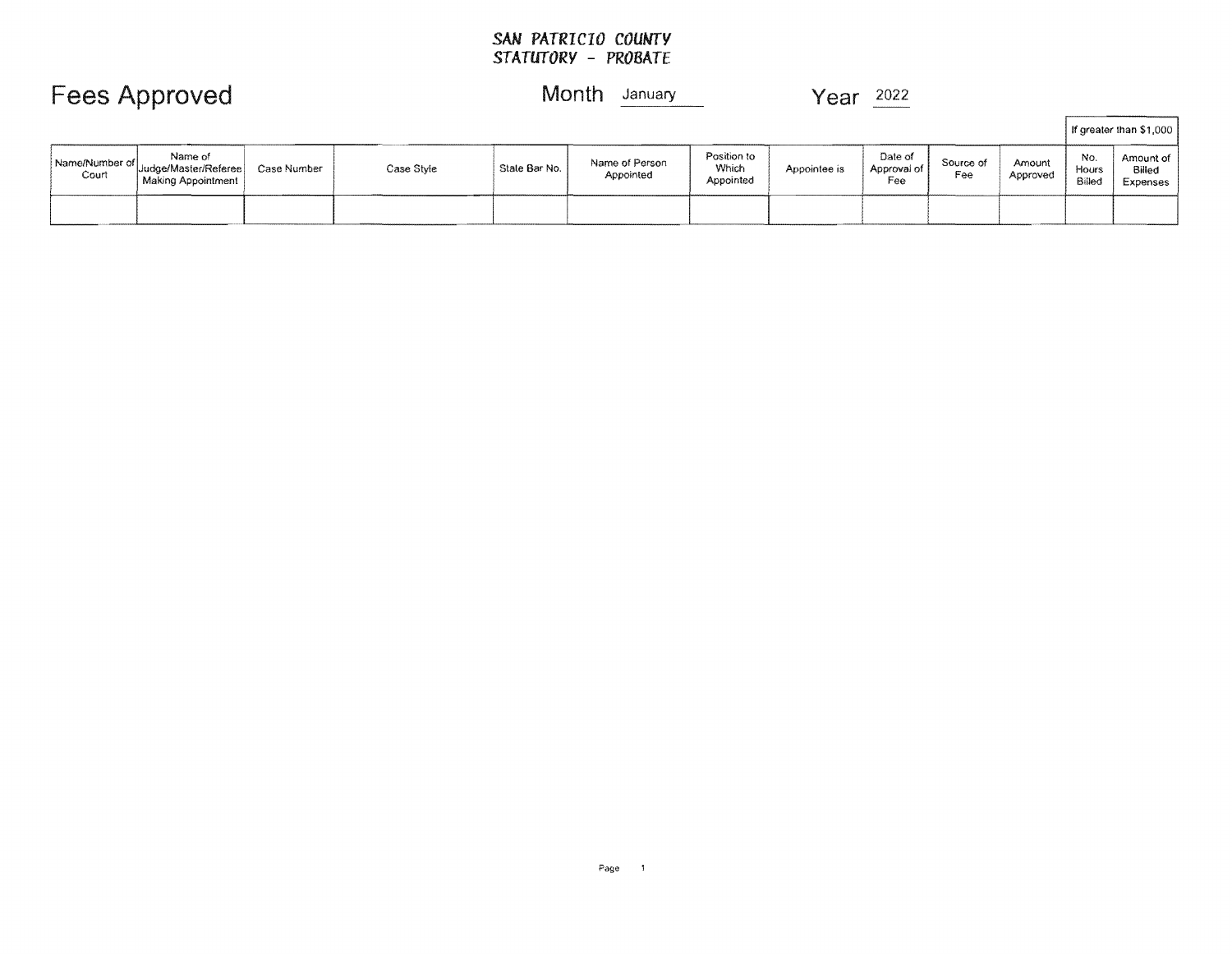### *SAN PATRICIO COUNTY STATUTORY* - *PROBATE*

| Name/Number of<br>Court | Name of<br>Judge/Master/Referee<br><b>Making Appointment</b> | Case Number | Case Style                                                                         | State Bar No. | Name of Person<br>Appointed                                                         | Position to Which<br>Appointed | Appointee is               | Date of<br>Appointment |
|-------------------------|--------------------------------------------------------------|-------------|------------------------------------------------------------------------------------|---------------|-------------------------------------------------------------------------------------|--------------------------------|----------------------------|------------------------|
| County Court at<br>Law  | Welborn, Elizabeth                                           | 21-PR-14662 | IN THE ESTATE OF HECTOR R.<br>RODRIGUEZ, DECEASED                                  |               | RODRIGUEZ, IRMA                                                                     | Executor                       | Friend or Family<br>Member | 01/11/2022             |
| County Court at<br>Law  | Welborn, Elizabeth                                           | 21-PR-14659 | IN THE ESTATE OF DOLORES ANN<br>WEBER, DECEASED                                    |               | LUNDE, DONALD W.                                                                    | Executor                       | Friend or Family<br>Member | 01/11/2022             |
| County Court at<br>Law  | Welborn, Elizabeth                                           | 21-PR-14652 | IN THE ESTATE OF<br>JEAN A. HARRINGTON, DECEASED                                   |               | WHITEHURST.<br><b>MICHAEL</b>                                                       | Executor                       | Friend or Family<br>Member | 01/11/2022             |
| County Court at<br>Law  | Welborn, Elizabeth                                           | 21-PR-14653 | IN THE ESTATE OF<br>ROBERT L. HARRINGTON, DECEASED                                 |               | WHITEHURST,<br><b>MICHAEL</b>                                                       | Executor                       | Friend or Family<br>Member | 01/11/2022             |
| County Court at<br>Law  | Welborn, Elizabeth                                           | 21-PR-14643 | IN THE ESTATE OF<br>TANDY L. ASBURY, DECEASED                                      |               | PIEMONTESE, JAN<br>Е.                                                               | Executor                       | Friend or Family<br>Member | 01/11/2022             |
| County Court at<br>Law  | Welborn, Elizabeth                                           | 21-PR-14666 | IN THE ESTATE OF MARTIN LOWE<br>MILLARD, Jr., DECEASED                             |               | FERGUSON,<br><b>JEREMIAH ROBERT</b>                                                 | Executor                       | Friend or Family<br>Member | 01/11/2022             |
| County Court at<br>Law  | Welborn, Elizabeth                                           | 21-PR-14665 | IN THE ESTATE OF ETHEL EVELEAN<br>MILLARD, DECEASED                                |               | FERGUSON.<br><b>JEREMIAH ROBERT</b>                                                 | Executor                       | Friend or Family<br>Member | 01/11/2022             |
| County Court at<br>Law  | Welborn, Elizabeth                                           | 21-PR-14657 | IN THE ESTATE OF BETTY JEAN.<br>HURST JACKSON, DECEASED                            |               | <b>JACKSON, EUGENE</b>                                                              | Executor                       | Friend or Family<br>Member | 01/11/2022             |
| County Court at<br>Law  | Welborn, Elizabeth                                           | 21-PR-14657 | IN THE ESTATE OF BETTY JEAN<br>HURST JACKSON, DECEASED                             |               | <b>JACKSON, PATRICIA</b>                                                            | Executor                       | Friend or Family<br>Member | 01/11/2022             |
| County Court at<br>Law  | Welborn, Elizabeth                                           | 21-PR-14657 | IN THE ESTATE OF BETTY JEAN<br>HURST JACKSON, DECEASED                             |               | SMITH, CHERYL                                                                       | Executor                       | Friend or Family<br>Member | 01/11/2022             |
| County Court at<br>Law  | Welborn, Elizabeth                                           | 21-PR-14651 | IN THE ESTATE OF<br>ADRIAN ARIEL ARREDONDO.<br><b>DECEASED</b>                     |               | ARREDONDO.<br><b>ROXANNA</b>                                                        | Executor                       | Friend or Family<br>Member | 01/11/2022             |
| County Court at<br>Law  | Welborn, Elizabeth                                           | 21-PR-14668 | IN THE ESTATE OF MARIAN J.<br>MCKELLEPP, DECEASED                                  |               | MCKELLEPP.<br>FRANK S.                                                              | Executor                       | Friend or Family<br>Member | 01/18/2022             |
| County Court at<br>Law  | Welborn, Elizabeth                                           | 21-PR-14627 | IN THE ESTATE OF<br>ANDREW EDWARD TROTT.<br><b>DECEASED</b>                        |               | GONZALEZ.<br><b>MICHAELA</b>                                                        | Executor                       | Friend or Family<br>Member | 01/18/2022             |
| County Court at<br>Law  | Welborn, Elizabeth                                           | 21-PR-14672 | IN THE ESTATE OF FATHER JEROME<br>G. ZUROVETZ A/K/A JERRY G.<br>ZUROVETZ, DECEASED |               | SMITH, REVEREND<br><b>MONSIGNOR</b><br>ROGER <sub>R</sub>                           | Executor                       | Friend or Family<br>Member | 01/18/2022             |
| County Court at<br>Law  | Welborn, Elizabeth                                           | 21-PR-14670 | IN THE ESTATE OF ROSE MARIE<br>DAVIS, DECEASED                                     |               | MIRCOVICH, TROY                                                                     | Executor                       | Friend or Family<br>Member | 01/18/2022             |
| County Court at<br>Law  | Welborn, Elizabeth                                           | 21-PR-14630 | IN THE ESTATE OF<br>JACQUELINE L. HOPKINS, DECEASED                                |               | <b>DEBORAH</b><br>SWEATMAN p/k/a<br><b>DEBORAH ELAINE</b><br><b>HOPKINS PIERSON</b> | Executor                       | Friend or Family<br>Member | 01/18/2022             |
| County Court at<br>Law  | Welborn, Elizabeth                                           | 21-PR-14663 | IN THE ESTATE OF LEANN JOY<br>FRANKLIN, DECEASED                                   |               | FRANKLIN, SCOTT<br>В.                                                               | Executor                       | Friend or Family<br>Member | 01/18/2022             |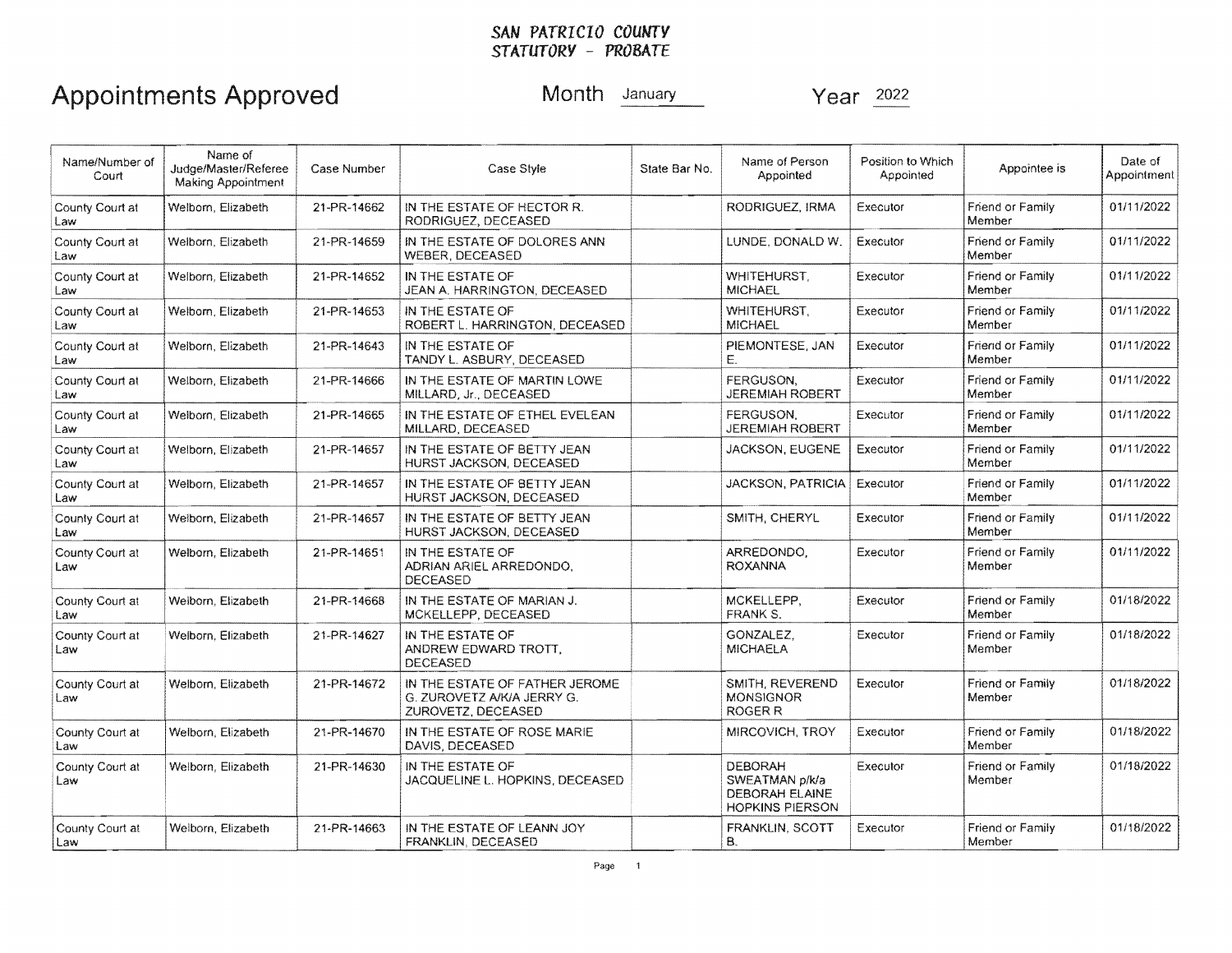### SAN *PATRICIO COUNTY STATUTORY* - *PROBATE*

| Name/Number of<br>Court  | Name of<br>Judge/Master/Referee<br>Making Appointment | Case Number | Case Style                                                                  | State Bar No. | Name of Person<br>Appointed      | Position to Which<br>Appointed | Appointee is                      | Date of<br>Appointment |
|--------------------------|-------------------------------------------------------|-------------|-----------------------------------------------------------------------------|---------------|----------------------------------|--------------------------------|-----------------------------------|------------------------|
| County Court at<br>Law   | Welborn, Elizabeth                                    | 21-PR-14667 | IN THE ESTATE OF RAUL OLIVAREZ,<br><b>DECEASED</b>                          |               | HUGHES JR.,<br><b>CARLOS</b>     | Executor                       | <b>Friend or Family</b><br>Member | 01/20/2022             |
| County Court at<br>Law   | Welborn, Elizabeth                                    | 21-PR-14636 | IN THE GUARDIANSHIP OF<br>JEANETTE KOLAR GROVER.<br>AN INCAPACITATED PERSON |               | OSBORNE, MARISA<br><b>GROVER</b> | Executor                       | Friend or Family<br>l Member      | 01/25/2022             |
| County Court at<br>l Law | Welborn, Elizabeth                                    | 21-PR-14664 | IN THE ESTATE OF DAVID ODEM.<br><b>DECEASED</b>                             |               | ODEM, JAMES H.                   | Executor                       | <b>Friend or Family</b><br>Member | 01/31/2022             |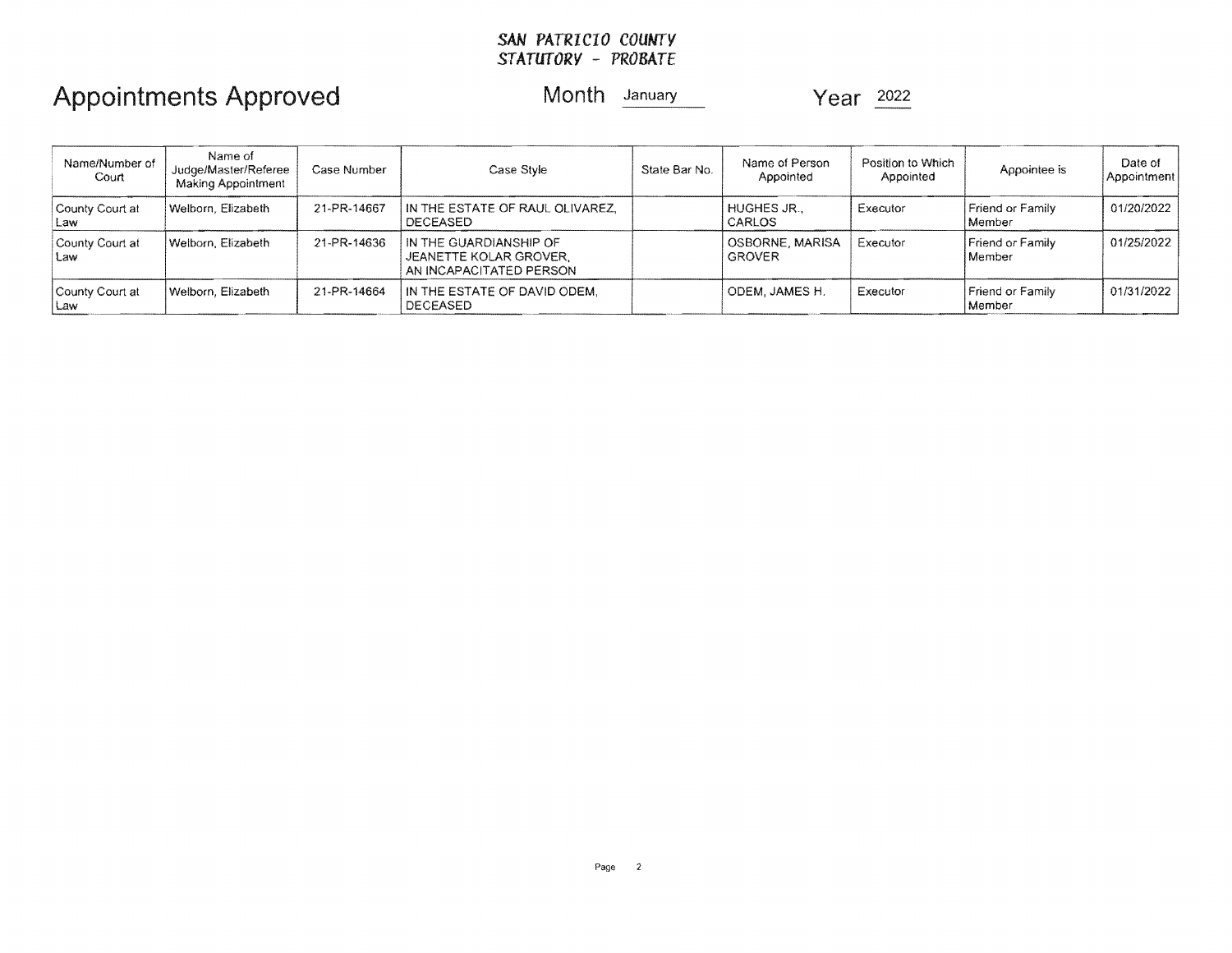## Fees Approved Month January Year 2022

|                         |                                                       |             |                                                     |               |                               |                                   |              |                               |                  |                    |                        | If greater than \$1,000         |
|-------------------------|-------------------------------------------------------|-------------|-----------------------------------------------------|---------------|-------------------------------|-----------------------------------|--------------|-------------------------------|------------------|--------------------|------------------------|---------------------------------|
| Name/Number of<br>Court | Name of<br>Judge/Master/Referee<br>Making Appointment | Case Number | Case Style                                          | State Bar No. | Name of Person<br>Appointed   | Position to<br>Which<br>Appointed | Appointee is | Date of<br>Approval of<br>Fee | Source of<br>Fee | Amount<br>Approved | No.<br>Hours<br>Billed | Amount of<br>Billed<br>Expenses |
| County Court at<br>Law  | Welborn, Elizabeth                                    | 19-CR-85645 | THE STATE OF TEXAS VS.<br>ELIZABETH BARTH           | 12221475      | LERMA, RUBEN R., Jr.          | Attorney                          | Attorney     | 01/03/2022                    | County           | \$300.00           |                        |                                 |
| County Court at<br>Law  | Welborn, Elizabeth                                    | 19-CR-85646 | THE STATE OF TEXAS VS.<br>ELIZABETH BARTH           | 12221475      | LERMA, RUBEN R., Jr.          | Attorney                          | Attorney     | 01/03/2022                    | County           | \$300.00           |                        |                                 |
| County Court at<br>Law  | Welborn, Elizabeth                                    | 21-CR-88080 | THE STATE OF TEXAS VS.<br>SIXTO SALDANA, Jr.        | 24100850      | LEON, ROB                     | Attorney                          | Attomey      | 01/03/2022                    | County           | \$640.00           |                        |                                 |
| County Court at<br>Law  | Welborn, Elizabeth                                    | 21-CR-87773 | THE STATE OF TEXAS VS.<br><b>KEENAN MCMAHON</b>     | 12221475      | LERMA, RUBEN                  | Attorney                          | Attomey      | 01/03/2022                    | County           | \$832.50           |                        |                                 |
| County Court at<br>Law  | Welborn, Elizabeth                                    | 20-CR-86204 | THE STATE OF TEXAS VS.<br>MARCEL POIRRIER           | 24100850      | LEON, ROB                     | Attorney                          | Attorney     | 01/18/2022                    | County           | \$390.00           |                        |                                 |
| County Court at<br>Law  | Welborn, Elizabeth                                    | 20-CR-87061 | THE STATE OF TEXAS VS.<br><b>JASON ANGUIANO</b>     | 24037766      | ZAPATA, RICHARD D.            | Attorney                          | Attorney     | 01/18/2022                    | County           | \$655.00           |                        |                                 |
| County Court at<br>Law  | Welborn, Elizabeth                                    | 20-CR-87613 | THE STATE OF TEXAS VS.<br><b>CALEB HARRIS</b>       | 24037766      | ZAPATA, RICHARD D.            | Attorney                          | Attorney     | 01/18/2022                    | County           | \$547.50           |                        |                                 |
| County Court at<br>Law  | Welborn, Elizabeth                                    | 21-CR-87656 | THE STATE OF TEXAS VS.<br>SANDRA PENA               | 24074124      | DEFRATUS.<br>DOUGLAS K        | Attorney                          | Attorney     | 01/18/2022                    | County           | \$555.00           |                        |                                 |
| County Court at<br>Law  | Welborn, Elizabeth                                    | 21-CR-87674 | THE STATE OF TEXAS VS.<br>DESTINY VASQUEZ           | 00798181      | FLYNN, ROBERT                 | Attorney                          | Attorney     | 01/18/2022                    | County           | \$652.50           |                        |                                 |
| County Court at<br>Law  | Welborn, Elizabeth                                    | 21-CR-87675 | THE STATE OF TEXAS VS.<br>DESTINY VASQUEZ           | 00798181      | FLYNN, ROBERT                 | Attornev                          | Attorney     | 01/18/2022                    | County           | \$652.50           |                        |                                 |
| County Court at<br>Law  | Welborn, Elizabeth                                    | 21-CR-88245 | THE STATE OF TEXAS VS.<br><b>JUAN DUENEZ</b>        | 24037766      | ZAPATA, RICHARD D.            | Attorney                          | Attorney     | 01/18/2022                    | County           | \$515.00           |                        |                                 |
| County Court at<br>Law  | Welborn, Elizabeth                                    | 21-CR-88402 | THE STATE OF TEXAS VS.<br><b>TYLER THOMAS</b>       | 24037766      | ZAPATA, RICHARD D.            | Attomev                           | Attorney     | 01/18/2022                    | County           | \$567.50           |                        |                                 |
| County Court at<br>Law  | Welborn, Elizabeth                                    | 21-CR-89028 | THE STATE OF TEXAS VS.<br>JARED CLOVER              | 50511851      | <b>GRAHAM, CORETTA</b>        | Attorney                          | Attomey      | 01/18/2022                    | County           | \$145.00           |                        |                                 |
| County Court at<br>Law  | Welborn, Elizabeth                                    | 21-CR-88958 | THE STATE OF TEXAS VS.<br><b>GRACIELA LOPEZ</b>     | 00794698      | STOLLEY, MARK W.              | Attorney                          | Attorney     | 01/18/2022                    | County           | \$300.00           |                        |                                 |
| County Court at<br>Law  | Welborn, Elizabeth                                    | 20-CR-86089 | THE STATE OF TEXAS VS.<br><b>SETH HENDRYX</b>       | 24074124      | DEFRATUS.<br><b>DOUGLAS K</b> | Attorney                          | Attorney     | 01/18/2022                    | County           | \$300,00           |                        |                                 |
| County Court at<br>Law  | Welborn, Elizabeth                                    | 21-CR-88197 | THE STATE OF TEXAS VS.<br><b>STEVEN RAMIREZ</b>     | 24029760      | PALACIOS, ANDREW              | Attorney                          | Attomey      | 01/18/2022                    | County           | \$272.50           |                        |                                 |
| County Court at<br>Law  | Welborn, Elizabeth                                    | 21-CR-88410 | THE STATE OF TEXAS VS.<br>ANTHONY TAYLOR            | 24037766      | ZAPATA, RICHARD D.            | Attorney                          | Attorney     | 01/18/2022                    | County           | \$422.50           |                        |                                 |
| County Court at<br>Law  | Welborn, Elizabeth                                    | 21-CR-88411 | THE STATE OF TEXAS VS.<br>ANTHONY TAYLOR            | 24037766      | ZAPATA, RICHARD D.            | Attorney                          | Attorney     | 01/18/2022                    | County           | \$422.50           |                        |                                 |
| County Court at<br>Law  | Welborn, Elizabeth                                    | 21-CR-88646 | THE STATE OF TEXAS VS.<br>RASHANDA ANDERSON         | 24029760      | PALACIOS, ANDREW              | Attorney                          | Attorney     | 01/18/2022                    | County           | \$325.00           |                        |                                 |
| County Court at<br>Law  | Welborn, Elizabeth                                    | 21-CR-88902 | THE STATE OF TEXAS VS.<br>LUCAS NIETO. III          | 24029760      | PALACIOS, ANDREW              | Attorney                          | Attorney     | 01/18/2022                    | County           | \$295.00           |                        |                                 |
| County Court at<br>Law  | Welborn, Elizabeth                                    | 21-CR-89365 | THE STATE OF TEXAS VS.<br><b>JOSE ESPINOZA, III</b> | 24074124      | DEFRATUS.<br>DOUGLAS K        | Attorney                          | Attorney     | 01/18/2022                    | County           | \$545.00           |                        |                                 |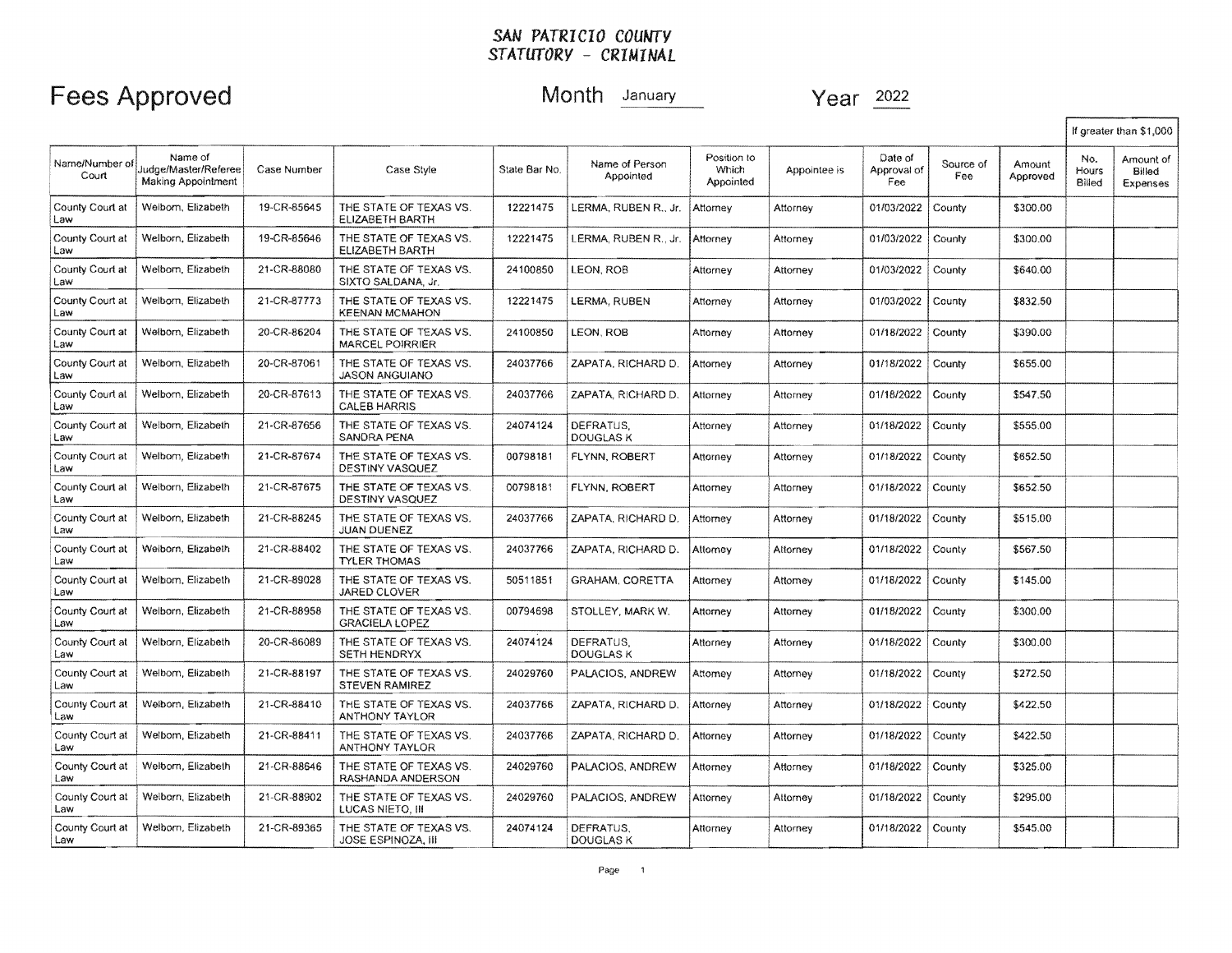## Fees Approved Month January Year 2022

I

|                         |                                                              |             |                                                         |               |                                          |                                   |              |                               |                  |                    |                        | If greater than \$1,000         |
|-------------------------|--------------------------------------------------------------|-------------|---------------------------------------------------------|---------------|------------------------------------------|-----------------------------------|--------------|-------------------------------|------------------|--------------------|------------------------|---------------------------------|
| Name/Number of<br>Court | Name of<br>Judge/Master/Referee<br><b>Making Appointment</b> | Case Number | Case Style                                              | State Bar No. | Name of Person<br>Appointed              | Position to<br>Which<br>Appointed | Appointee is | Date of<br>Approval of<br>Fee | Source of<br>Fee | Amount<br>Approved | No.<br>Hours<br>Billed | Amount of<br>Billed<br>Expenses |
| County Court at<br>Law  | Welborn, Elizabeth                                           | 21-CR-89366 | THE STATE OF TEXAS VS.<br><b>JOSE ESPINOZA, III</b>     | 24074124      | DEFRATUS,<br><b>DOUGLAS K</b>            | Attorney                          | Attorney     | 01/18/2022                    | County           | \$545.00           |                        |                                 |
| County Court at<br>Law  | Welborn, Elizabeth                                           | 21-CR-89367 | THE STATE OF TEXAS VS.<br><b>JOSE ESPINOZA, III</b>     | 24074124      | DEFRATUS.<br>DOUGLAS K                   | Attorney                          | Attorney     | 01/18/2022                    | County           | \$545.00           |                        |                                 |
| County Court at<br>Law  | Weiborn, Elizabeth                                           | 22-CR-89481 | THE STATE OF TEXAS VS.<br><b>DESTINY HARMER</b>         | 00798181      | FLYNN, ROBERT                            | Attorney                          | Attorney     | 01/18/2022                    | County           | \$382.50           |                        |                                 |
| County Court at<br>Law  | Welbom, Elizabeth                                            | 21-CR-87814 | THE STATE OF TEXAS VS.<br><b>ETHAN FLORES</b>           | 24000681      | MADRIGAL, MELISSA<br>ĸ                   | Attorney                          | Attorney     | 01/24/2022                    | County           | \$570.00           |                        |                                 |
| County Court at<br>Law  | Welborn, Elizabeth                                           | 21-CR-88334 | THE STATE OF TEXAS VS.<br>DANIEL HERNANDEZ, Jr.         | 00798181      | FLYNN, ROBERT                            | Attorney                          | Attorney     | 01/24/2022                    | County           | \$537.50           |                        |                                 |
| County Court at<br>Law  | Welborn, Elizabeth                                           | 21-CR-88486 | THE STATE OF TEXAS VS.<br><b>ALFREDO URIA</b>           | 24000681      | MADRIGAL, MELISSA<br>ĸ                   | Attorney                          | Attorney     | 01/24/2022                    | County           | \$1,242.50         | 17.25                  | 1242.50                         |
| County Court at<br>Law  | Welborn, Elizabeth                                           | 21-CR-88275 | THE STATE OF TEXAS VS.<br>DANIEL FUENTES. III           | 24062782      | HINKLE, R. KYLE                          | Attorney                          | Attorney .   | 01/24/2022                    | County           | \$902.00           |                        |                                 |
| County Court at<br>Law  | Welborn, Elizabeth                                           | 21-CR-88288 | THE STATE OF TEXAS VS.<br>DANIEL FUENTES, III           | 24062782      | HINKLE, R. KYLE                          | Attomey                           | Attorney     | 01/24/2022                    | County           | \$250.00           |                        |                                 |
| County Court at<br>Law  | Welborn, Elizabeth                                           | 20-CR-86326 | THE STATE OF TEXAS VS.<br>ELOY VILLARREAL, Jr.          | 00798181      | FLYNN, ROBERT                            | Attorney                          | Attorney     | 01/24/2022                    | County           | \$250.00           |                        |                                 |
| County Court at<br>Law  | Welborn, Elizabeth                                           | 20-CR-86327 | THE STATE OF TEXAS VS.<br>ELOY VILLARREAL, Jr.          | 00798181      | FLYNN, ROBERT                            | Attorney                          | Attorney     | 01/24/2022                    | County           | \$600.00           |                        |                                 |
| County Court at<br>Law  | Welborn, Elizabeth                                           | 21-CR-87784 | THE STATE OF TEXAS VS.<br>LETICIA DANIEL                | 24000681      | MADRIGAL, MELISSA                        | Attorney                          | Attorney     | 01/24/2022                    | County           | \$867.50           |                        |                                 |
| County Court at<br>Law  | Welbom, Elizabeth                                            | 21-CR-87962 | THE STATE OF TEXAS VS.<br>YOANDRY<br>ALMARALES-BACALLAO | 00792897      | VILLARREAL-<br>KUCHTA, MICHELLE R        | Attorney                          | Attorney     | 01/24/2022                    | County           | \$1,285.00         | 18.00                  | 1285.00                         |
| County Court at<br>Law  | Welborn, Elizabeth                                           | 21-CR-88050 | THE STATE OF TEXAS VS.<br>JACOB RAMOS-CARR              | 00794698      | STOLLEY, MARK W.                         | Attomey                           | Attorney     | 01/24/2022                    | County           | \$350.00           |                        |                                 |
| County Court at<br>Law  | Welborn, Elizabeth                                           | 21-CR-88409 | THE STATE OF TEXAS VS.<br><b>CARLOS BARRERA</b>         | 24000681      | MADRIGAL, MELISSA<br>к                   | Attorney                          | Attorney     | 01/24/2022                    | County           | \$497.50           |                        |                                 |
| County Court at<br>Law  | Welborn, Elizabeth                                           | 20-CR-86682 | THE STATE OF TEXAS VS.<br><b>FRANCISCA SMITHWICK</b>    | 00792897      | VILLARREAL-<br>KUCHTA, MICHELLE R        | Attorney                          | Attorney     | 01/25/2022                    | County           | \$1,500.00         | 25.00                  | 1500.00                         |
| County Court at<br>Law  | Welborn, Elizabeth                                           | 18-CR-83418 | THE STATE OF TEXAS VS.<br><b>JAVIER LOPEZ</b>           | 00792897      | VILLARREAL-<br>KUCHTA, MICHELLE R        | Attorney                          | Attorney     | 01/26/2022                    | County           | \$647.50           |                        |                                 |
| County Court at<br>Law  | Welborn, Elizabeth                                           | 18-CR-83419 | THE STATE OF TEXAS VS.<br>JAVIER LOPEZ                  | 00792897      | VILLARREAL-<br>KUCHTA, MICHELLE R        | Attorney                          | Attorney     | 01/26/2022                    | County           | \$647.50           |                        |                                 |
| County Court at<br>Law  | Welborn, Elizabeth                                           | 18-CR-83420 | THE STATE OF TEXAS VS.<br>JAVIER LOPEZ                  | 00792897      | <b>VILLARREAL-</b><br>KUCHTA, MICHELLE R | Attorney                          | Attorney     | 01/26/2022                    | County           | \$647.50           |                        |                                 |
| County Court at<br>Law  | Welborn, Elizabeth                                           | 18-CR-83421 | THE STATE OF TEXAS VS.<br>JAVIER LOPEZ                  | 00792897      | VILLARREAL-<br>KUCHTA, MICHELLE R        | Attomey                           | Attorney     | 01/26/2022                    | County           | \$647.50           |                        |                                 |
| County Court at<br>Law  | Welborn, Elizabeth                                           | 18-CR-83422 | THE STATE OF TEXAS VS.<br><b>JAVIER LOPEZ</b>           | 00792897      | <b>VILLARREAL-</b><br>KUCHTA, MICHELLE R | Attorney                          | Attorney     | 01/26/2022                    | County           | \$647.50           |                        |                                 |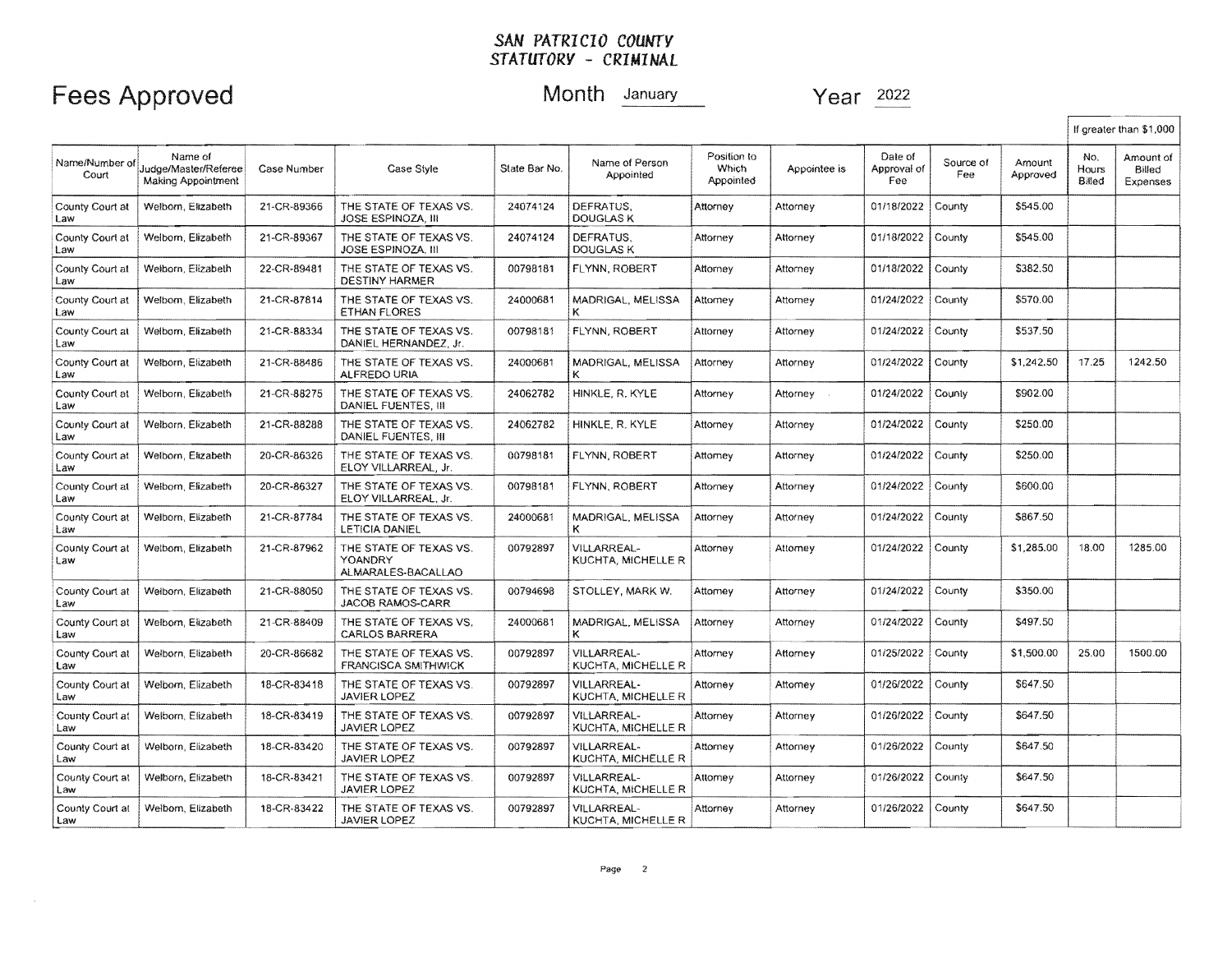## Fees Approved Month January Year 2022

If greater than \$1,000

| Name/Number of<br>Court | Name of<br>Judge/Master/Referee<br>Making Appointment | Case Number | Case Style                                    | Stale Bar No. | Name of Person<br>Appointed              | Position to<br>Which<br>Appointed | Appointee is | Date of<br>Approval of<br>Fee | Source of<br>Fee | Amount<br>Approved | No.<br>Hours<br>Billed | Amount of<br>Billed<br>Expenses |
|-------------------------|-------------------------------------------------------|-------------|-----------------------------------------------|---------------|------------------------------------------|-----------------------------------|--------------|-------------------------------|------------------|--------------------|------------------------|---------------------------------|
| County Court at<br>Law  | Welborn, Elizabeth                                    | 18-CR-83423 | THE STATE OF TEXAS VS.<br>JAVIER LOPEZ        | 00792897      | VILLARREAL-<br>KUCHTA, MICHELLE R        | Attorney                          | Attorney     | 01/26/2022                    | County           | \$647.50           |                        |                                 |
| County Court at<br>Law  | Welborn, Elizabeth                                    | 18-CR-83424 | THE STATE OF TEXAS VS.<br><b>JAVIER LOPEZ</b> | 00792897      | <b>VILLARREAL-</b><br>KUCHTA, MICHELLE R | Attorney                          | Attorney     | 01/26/2022                    | County           | \$647.50           |                        |                                 |
| County Court at<br>Law  | Welborn, Elizabeth                                    | 18-CR-83425 | THE STATE OF TEXAS VS.<br><b>JAVIER LOPEZ</b> | 00792897      | VILLARREAL-<br>KUCHTA, MICHELLE R        | Attorney                          | Attorney     | 01/26/2022                    | County           | \$647.50           |                        |                                 |
| County Court at<br>Law  | Welborn, Elizabeth                                    | 20-CR-86287 | THE STATE OF TEXAS VS.<br><b>JAKE VALDEZ</b>  | 24100850      | LEON, ROB                                | Attorney                          | Attorney     | 01/31/2022                    | County           | \$175.00           |                        |                                 |
| County Court at<br>Law  | Welborn, Elizabeth                                    | 21-CR-88163 | THE STATE OF TEXAS VS.<br>AARON KELLER        | 24029760      | PALACIOS, ANDREW                         | Attorney                          | Attorney     | 01/31/2022                    | County           | \$630.40           |                        |                                 |
| County Court at<br>Law  | Welborn, Elizabeth                                    | 21-CR-88488 | THE STATE OF TEXAS VS.<br>ARNULFO RAMON       | 00794698      | STOLLEY, MARK W.                         | Attorney                          | Attorney     | 01/31/2022                    | County           | \$322.50           |                        |                                 |
| County Court at<br>Law  | Welborn, Elizabeth                                    | 21-CR-88489 | THE STATE OF TEXAS VS.<br>ARNULFO RAMON       | 00794698      | STOLLEY, MARK W.                         | Attorney                          | Attorney     | 01/31/2022                    | County           | \$70.00            |                        |                                 |
| County Court at<br>Law  | Welborn, Elizabeth                                    | 21-CR-88706 | THE STATE OF TEXAS VS.<br>JOANNA HERNANDEZ    | 00794698      | STOLLEY, MARK W.                         | Attorney                          | Attorney     | 01/31/2022                    | County           | \$415.00           |                        |                                 |
| County Court at<br>Law  | Welborn, Elizabeth                                    | 21-CR-88487 | THE STATE OF TEXAS VS.<br><b>AARON KELLER</b> | 24029760      | PALACIOS, ANDREW                         | Attorney                          | Attorney     | 01/31/2022                    | County           | \$630.40           |                        |                                 |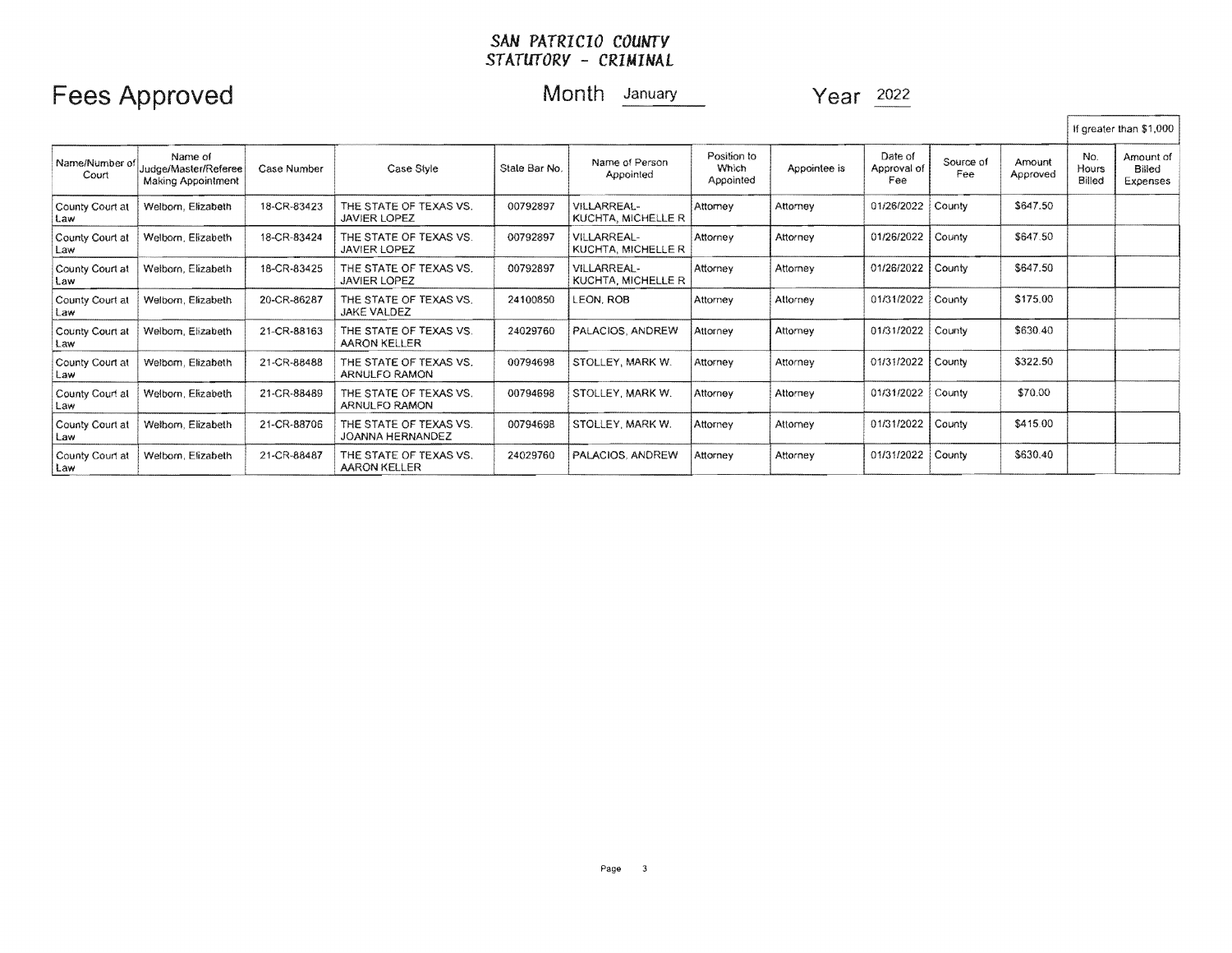| Name/Number of<br>Court | Name of<br>Judge/Master/Referee<br><b>Making Appointment</b> | Case Number | Name of Person<br>Position to Which<br>Case Style<br>State Bar No.<br>Appointee is<br>Appointed<br>Appointed |                                                   | Date of<br>Appointment                             |          |            |            |
|-------------------------|--------------------------------------------------------------|-------------|--------------------------------------------------------------------------------------------------------------|---------------------------------------------------|----------------------------------------------------|----------|------------|------------|
| County Court at<br>Law  | Welborn, Elizabeth                                           | 20-CR-86326 | THE STATE OF TEXAS VS. ELOY<br>VILLARREAL, Jr.                                                               | 00798181<br>FLYNN, ROBERT<br>Attorney<br>Attorney |                                                    |          | 01/06/2022 |            |
| County Court at<br>Law  | Welborn, Elizabeth                                           | 20-CR-86327 | THE STATE OF TEXAS VS. ELOY<br>VILLARREAL, Jr.                                                               | FLYNN, ROBERT<br>00798181                         |                                                    | Attorney | Attorney   | 01/06/2022 |
| County Court at<br>Law  | Welborn, Elizabeth                                           | 18-CR-83418 | THE STATE OF TEXAS VS. JAVIER<br><b>LOPEZ</b>                                                                | 50511851                                          | GRAHAM, CORETTA                                    | Attorney | Attorney   | 01/07/2022 |
| County Court at<br>Law  | Welborn, Elizabeth                                           | 18-CR-83419 | THE STATE OF TEXAS VS. JAVIER<br>LOPEZ                                                                       | 50511851                                          | <b>GRAHAM, CORETTA</b>                             | Attorney | Attorney   | 01/07/2022 |
| County Court at<br>Law  | Welborn, Elizabeth                                           | 18-CR-83420 | THE STATE OF TEXAS VS. JAVIER<br>LOPEZ                                                                       | 50511851                                          | <b>GRAHAM, CORETTA</b>                             | Attorney | Attorney   | 01/07/2022 |
| County Court at<br>Law  | Welborn, Elizabeth                                           | 18-CR-83421 | THE STATE OF TEXAS VS. JAVIER<br>LOPEZ                                                                       | 50511851                                          | <b>GRAHAM, CORETTA</b>                             | Attorney | Attorney   | 01/07/2022 |
| County Court at<br>Law  | Welborn, Elizabeth                                           | 18-CR-83422 | THE STATE OF TEXAS VS. JAVIER<br>LOPEZ                                                                       | 50511851                                          | <b>GRAHAM, CORETTA</b>                             | Attorney | Attorney   | 01/07/2022 |
| County Court at<br>Law  | Welborn, Elizabeth                                           | 18-CR-83423 | THE STATE OF TEXAS VS. JAVIER<br>LOPEZ                                                                       | 50511851                                          | <b>GRAHAM, CORETTA</b>                             | Attornev | Attorney   | 01/07/2022 |
| County Court at<br>Law  | Welborn, Elizabeth                                           | 18-CR-83424 | THE STATE OF TEXAS VS. JAVIER<br>LOPEZ                                                                       | 50511851                                          | <b>GRAHAM, CORETTA</b>                             | Attorney | Attorney   | 01/07/2022 |
| County Court at<br>Law  | Welborn, Elizabeth                                           | 18-CR-83425 | THE STATE OF TEXAS VS. JAVIER<br>LOPEZ                                                                       | 50511851                                          | <b>GRAHAM, CORETTA</b>                             | Attorney | Attorney   | 01/07/2022 |
| County Court at<br>Law  | Welborn, Elizabeth                                           | 21-CR-89154 | THE STATE OF TEXAS VS. MICHAEL<br><b>PHILLIPS</b>                                                            | 00798181                                          | FLYNN, ROBERT                                      | Attorney | Attorney   | 01/07/2022 |
| County Court at<br>Law  | Welborn, Elizabeth                                           | 20-CR-87353 | THE STATE OF TEXAS VS. DANE<br><b>BOGLE</b>                                                                  | 00792897                                          | <b>VILLARREAL-</b><br>KUCHTA, MICHELLE<br>R        | Attorney | Attorney   | 01/07/2022 |
| County Court at<br>Law  | Welborn, Elizabeth                                           | 22-CR-89481 | THE STATE OF TEXAS VS. DESTINY<br><b>HARMER</b>                                                              | 00798181                                          | FLYNN, ROBERT                                      | Attorney | Attorney   | 01/07/2022 |
| County Court at<br>Law  | Welborn, Elizabeth                                           | 21-CR-89290 | THE STATE OF TEXAS VS. MIGUEL<br>REVILLA, Jr.                                                                | 00792897                                          | <b>VILLARREAL-</b><br><b>KUCHTA, MICHELLE</b><br>R | Attorney | Attorney   | 01/10/2022 |
| County Court at<br>Law  | Welborn, Elizabeth                                           | 21-CR-89190 | THE STATE OF TEXAS VS. RILEY<br><b>DAVIS</b>                                                                 | 50511851                                          | <b>GRAHAM, CORETTA</b>                             | Attorney | Attorney   | 01/10/2022 |
| County Court at<br>Law  | Welborn, Elizabeth                                           | 21-CR-89332 | THE STATE OF TEXAS VS. JAVIER<br>ESPARZA, Jr.                                                                | 24100850                                          | LEON, ROB                                          | Attorney | Attorney   | 01/10/2022 |
| County Court at<br>Law  | Welborn, Elizabeth                                           | 21-CR-89246 | THE STATE OF TEXAS VS. KEVIN<br><b>MONSE</b>                                                                 | 20344300                                          | TURPEN, STANLEY<br>Α                               | Attorney | Attorney   | 01/10/2022 |
| County Court at<br>Law  | Welborn, Elizabeth                                           | 21-CR-88289 | THE STATE OF TEXAS VS. DOROTEO<br>GARIBAY, III                                                               | 00789274                                          | EASTWOOD.<br>SANDRA                                | Attorney | Attorney   | 01/10/2022 |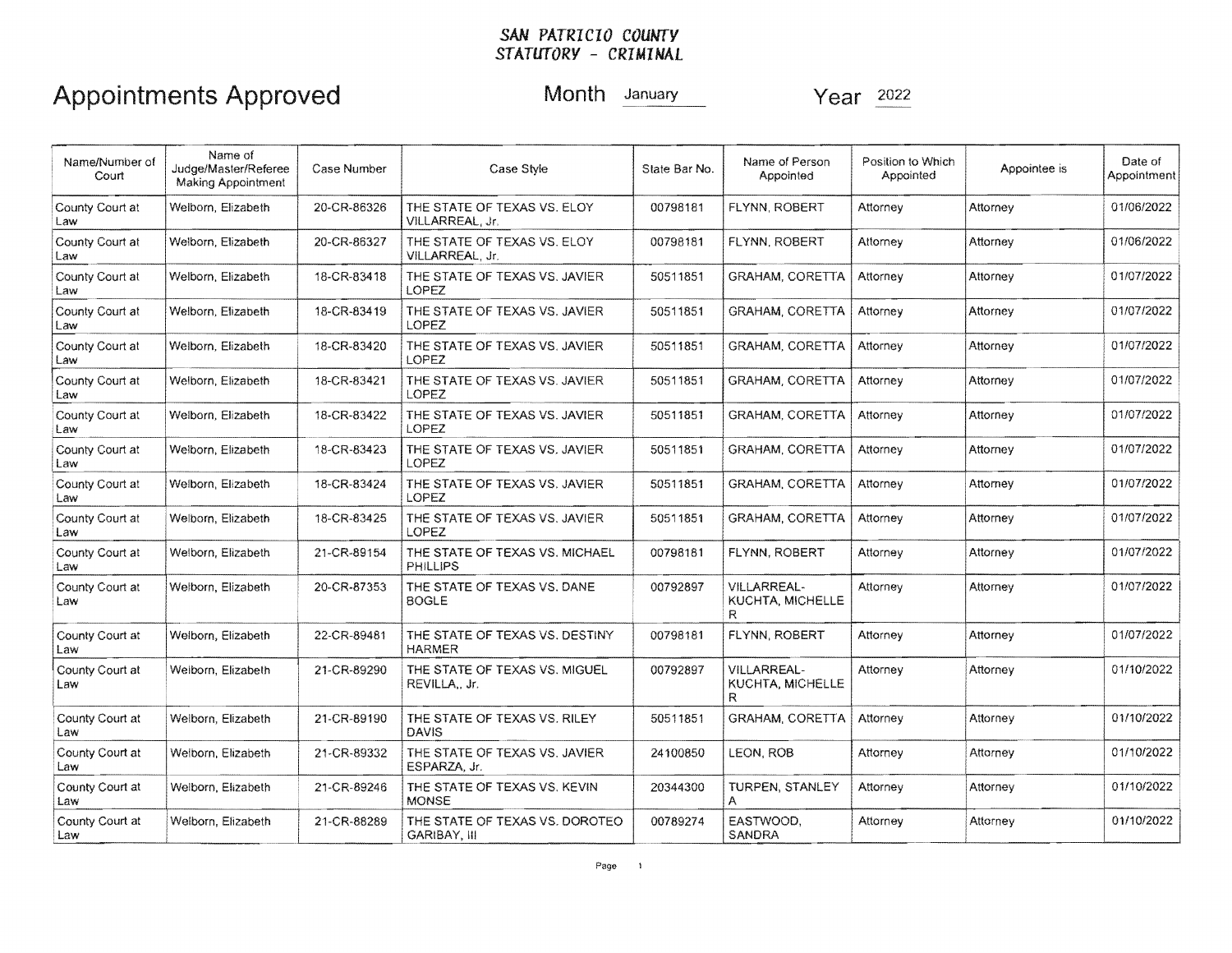| Name/Number of<br>Court | Name of<br>Judge/Master/Referee<br>Making Appointment | Case Number | Case Style                                                                                         | State Bar No.                                                     | Name of Person<br>Appointed   | Position to Which<br>Appointed | Appointee is | Date of<br>Appointment |
|-------------------------|-------------------------------------------------------|-------------|----------------------------------------------------------------------------------------------------|-------------------------------------------------------------------|-------------------------------|--------------------------------|--------------|------------------------|
| County Court at<br>Law  | Welborn, Elizabeth                                    | 21-CR-89237 | THE STATE OF TEXAS VS. NICHOLAS<br>LEPF                                                            | 12221475<br>LERMA. RUBEN R<br>Attorney<br>Attorney<br>Jr.         |                               |                                | 01/10/2022   |                        |
| County Court at<br>Law  | Welborn, Elizabeth                                    | 19-CR-85097 | THE STATE OF TEXAS VS, DAVID<br><b>MURO</b>                                                        | 00794698                                                          | STOLLEY, MARK W.              | Attorney                       | Attorney     | 01/10/2022             |
| County Court at<br>Law  | Welborn, Elizabeth                                    | 21-CR-89212 | THE STATE OF TEXAS VS. CALOB<br><b>MOORE</b>                                                       | DEFRATUS.<br>24074124<br>Attorney<br>Attorney<br><b>DOUGLAS K</b> |                               |                                | 01/10/2022   |                        |
| County Court at<br>Law  | Welborn, Elizabeth                                    | 21-CR-89313 | THE STATE OF TEXAS VS. MICHAEL<br><b>FONTENOT</b>                                                  | 24029760                                                          | PALACIOS.<br><b>ANDREW</b>    | Attorney                       | Attomey      | 01/10/2022             |
| County Court at<br>Law  | Welborn, Elizabeth                                    | 21-CR-89280 | THE STATE OF TEXAS VS.<br><b>CHRISTOPHER SUEHS</b>                                                 | 24074124                                                          | DEFRATUS.<br><b>DOUGLAS K</b> | Attorney                       | Attorney     | 01/10/2022             |
| County Court at<br>Law  | Welborn, Elizabeth                                    | 21-CR-89311 | THE STATE OF TEXAS VS. MICHAEL<br><b>ARMONT</b>                                                    | 24074124                                                          | DEFRATUS.<br><b>DOUGLAS K</b> | Attorney                       | Attorney     | 01/10/2022             |
| County Court at<br>Law  | Welborn, Elizabeth                                    | 21-CR-89396 | THE STATE OF TEXAS VS. STEVEN<br><b>GARCIA</b>                                                     | 20344300<br><b>TURPEN, STANLEY</b><br>Attorney<br>Attorney        |                               |                                | 01/14/2022   |                        |
| County Court at<br>Law  | Welborn, Elizabeth                                    | 21-CR-88465 | <b>GEORGE, MICHAEL</b><br>THE STATE OF TEXAS VS. RAUL<br>07806350<br>Attorney<br>CAVAZOS, IV<br>D. |                                                                   | Attorney                      | 01/14/2022                     |              |                        |
| County Court at<br>Law  | Welborn, Elizabeth                                    | 22-CR-89465 | THE STATE OF TEXAS VS. RAUL<br>CAVAZOS, IV                                                         | 07806350                                                          | <b>GEORGE, MICHAEL</b><br>D.  | Attorney                       | Attorney     | 01/14/2022             |
| County Court at<br>Law  | Welborn, Elizabeth                                    | 21-CR-89279 | THE STATE OF TEXAS VS. SHEALYN<br>ORTIZ                                                            | 00789274                                                          | EASTWOOD.<br><b>SANDRA</b>    | Attorney                       | Attomey      | 01/18/2022             |
| County Court at<br>Law  | Welborn, Elizabeth                                    | 20-CR-87156 | THE STATE OF TEXAS VS. MICHAEL<br><b>MADDOX</b>                                                    | 00794698                                                          | STOLLEY, MARK W.              | Attorney                       | Attorney     | 01/19/2022             |
| County Court at<br>Law  | Welborn, Elizabeth                                    | 20-CR-87321 | THE STATE OF TEXAS VS. MICHAEL<br><b>MADDOX</b>                                                    | 00794698                                                          | STOLLEY, MARK W.              | Attorney                       | Attorney     | 01/19/2022             |
| County Court at<br>Law  | Welborn, Elizabeth                                    | 20-CR-86380 | THE STATE OF TEXAS VS. ROBERTO<br>MARTINEZ, Jr.                                                    | 12221475                                                          | LERMA, RUBEN R.,<br>Jr.       | Attorney                       | Attorney     | 01/20/2022             |
| County Court at<br>Law  | Welborn, Elizabeth                                    | 20-CR-86381 | THE STATE OF TEXAS VS, ROBERTO<br>MARTINEZ, Jr.                                                    | 12221475                                                          | LERMA, RUBEN R.,<br>Jr.       | Attorney                       | Attorney     | 01/20/2022             |
| County Court at<br>Law  | Welborn, Elizabeth                                    | 21-CR-87841 | THE STATE OF TEXAS VS. ROBERTO<br>MARTINEZ, Jr.                                                    | 12221475                                                          | LERMA, RUBEN R.,<br>Jr.       | Attorney                       | Attorney     | 01/20/2022             |
| County Court at<br>Law  | Welborn, Elizabeth                                    | 21-CR-87842 | THE STATE OF TEXAS VS. ROBERTO<br>MARTINEZ, Jr.                                                    | 12221475                                                          | LERMA, RUBEN R.,<br>Jr.       | Attorney                       | Attorney     | 01/20/2022             |
| County Court at<br>Law  | Welborn, Elizabeth                                    | 20-CR-87138 | THE STATE OF TEXAS VS. STEVEN<br><b>ADAMS</b>                                                      | 00794698                                                          | STOLLEY, MARK W.              | Attorney                       | Attorney     | 01/21/2022             |
| County Court at<br>Law  | Welborn, Elizabeth                                    | 20-CR-87139 | THE STATE OF TEXAS VS. STEVEN<br><b>ADAMS</b>                                                      | 00794698                                                          | STOLLEY, MARK W.              | Attorney                       | Attorney     | 01/21/2022             |
| County Court at<br>Law  | Welborn, Elizabeth                                    | 21-CR-89126 | THE STATE OF TEXAS VS. EDIE<br>CARRILLO                                                            | 50511851                                                          | <b>GRAHAM, CORETTA</b>        | Attorney                       | Attorney     | 01/24/2022             |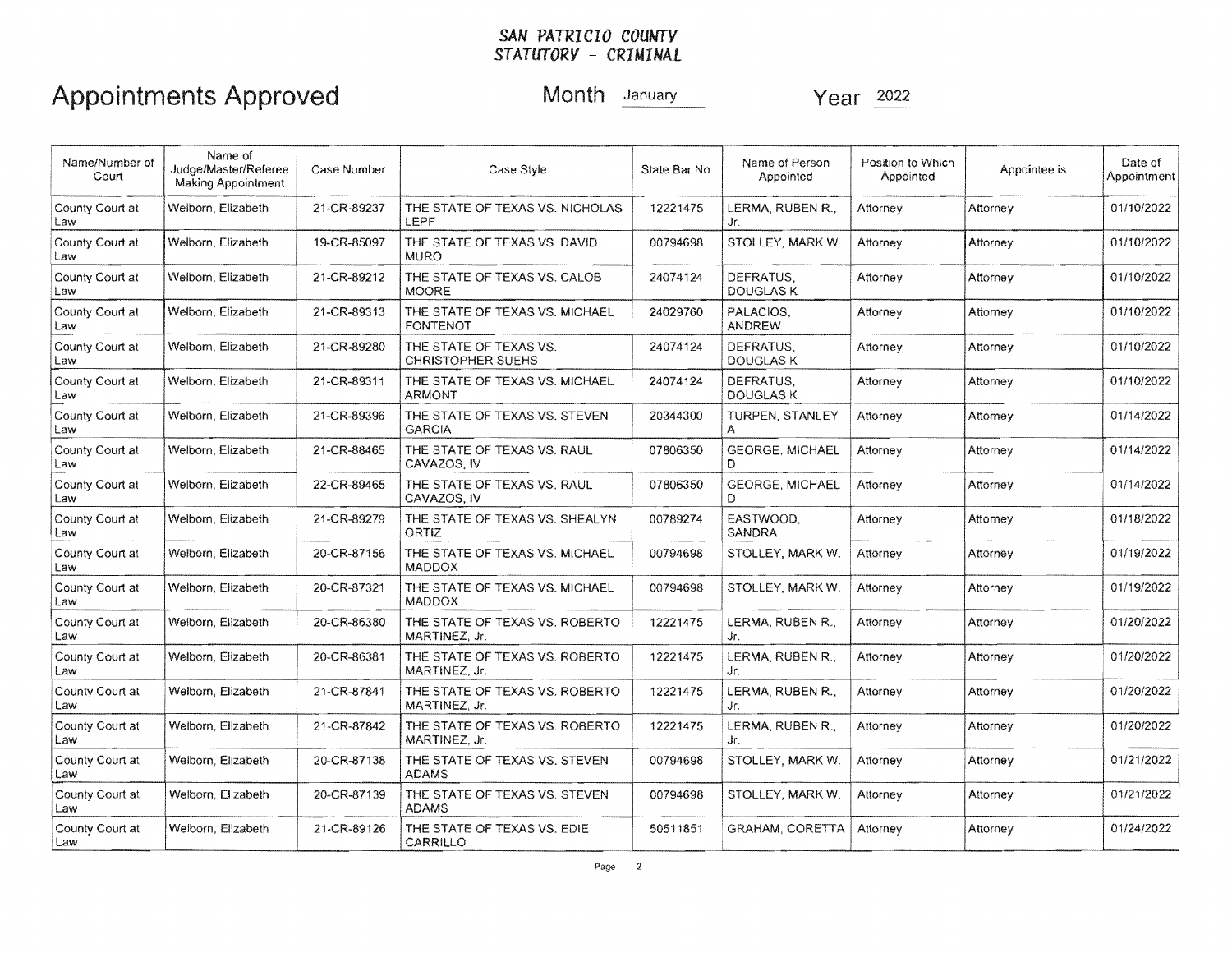| Name/Number of<br>Court | Name of<br>Judge/Master/Referee<br>Making Appointment | Case Number | Case Style                                             | State Bar No.                                                                    | Name of Person<br>Appointed                     | Position to Which<br>Appointed | Appointee is | Date of<br>Appointment |
|-------------------------|-------------------------------------------------------|-------------|--------------------------------------------------------|----------------------------------------------------------------------------------|-------------------------------------------------|--------------------------------|--------------|------------------------|
| County Court at<br>Law  | Welborn, Elizabeth                                    | 21-CR-89360 | THE STATE OF TEXAS VS. LAUREN<br><b>HICKS</b>          | 00798181<br>FLYNN, ROBERT<br>Attorney<br>Attorney                                |                                                 |                                | 01/24/2022   |                        |
| County Court at<br>Law  | Welborn, Elizabeth                                    | 21-CR-89381 | THE STATE OF TEXAS VS. ELIAS<br>CARRERA                | 24037766                                                                         | ZAPATA, RICHARD<br>Đ.                           | Attorney                       | Attorney     | 01/24/2022             |
| County Court at<br>Law  | Welborn, Elizabeth                                    | 21-CR-89335 | THE STATE OF TEXAS VS. DENISE<br>MARIE CONTRERAS-SMITH | 24000681                                                                         | MADRIGAL.<br><b>MELISSA K</b>                   | Attorney                       | Attorney     | 01/24/2022             |
| County Court at<br>Law  | Welborn, Elizabeth                                    | 21-CR-89278 | THE STATE OF TEXAS VS. DAVID<br><b>ARIAS</b>           | <b>VILLARREAL-</b><br>00792897<br>Attorney<br>Attorney<br>KUCHTA, MICHELLE<br>R. |                                                 |                                | 01/24/2022   |                        |
| County Court at<br>Law  | Welborn, Elizabeth                                    | 22-CR-89479 | THE STATE OF TEXAS VS.<br>CANDELARIO ELISERIO          | 24100850                                                                         | <b>LEON, ROB</b>                                | Attorney                       | Attorney     | 01/24/2022             |
| County Court at<br>Law  | Welborn, Elizabeth                                    | 21-CR-89382 | THE STATE OF TEXAS VS. SCOTT<br><b>MORGAN</b>          | 24074124                                                                         | DEFRATUS.<br><b>DOUGLAS K</b>                   | Attorney                       | Attorney     | 01/24/2022             |
| County Court at<br>Law  | Welborn, Elizabeth                                    | 21-CR-89386 | THE STATE OF TEXAS VS. ARLENE<br>AGUINAGA              | EASTWOOD.<br>00789274<br>Attorney<br>SANDRA                                      |                                                 | Attorney                       | 01/24/2022   |                        |
| County Court at<br>Law  | Welborn, Elizabeth                                    | 22-CR-89487 | THE STATE OF TEXAS VS. MARIA<br>MEDINA AMAYA           | PALACIOS.<br>24029760<br><b>ANDREW</b>                                           |                                                 | Attorney                       | Attorney     | 01/24/2022             |
| County Court at<br>Law  | Welborn, Elizabeth                                    | 21-CR-89277 | THE STATE OF TEXAS VS. SAMUEL<br><b>RODRIGUEZ</b>      | 20344300                                                                         | TURPEN, STANLEY                                 | Attorney                       | Attorney     | 01/24/2022             |
| County Court at<br>Law  | Welborn, Elizabeth                                    | 20-CR-86959 | THE STATE OF TEXAS VS. TODD<br>EDEN                    | 12221475                                                                         | LERMA, RUBEN R.,<br>Attorney<br>Attorney<br>Jr. |                                |              | 01/24/2022             |
| County Court at<br>Law  | Welborn, Elizabeth                                    | 20-CR-87009 | THE STATE OF TEXAS VS. KENNETH<br><b>STORY</b>         | 50511851                                                                         | <b>GRAHAM, CORETTA</b>                          | Attorney                       | Attorney     | 01/24/2022             |
| County Court at<br>Law  | Welborn, Elizabeth                                    | 21-CR-89325 | THE STATE OF TEXAS VS. NICHOLAS<br><b>MORENO</b>       | 00794698                                                                         | STOLLEY, MARK W.                                | Attorney                       | Attorney     | 01/24/2022             |
| County Court at<br>Law  | Welborn, Elizabeth                                    | 19-CR-85280 | THE STATE OF TEXAS VS. MARK<br><b>SALDANA</b>          | 24029760                                                                         | PALACIOS.<br><b>ANDREW</b>                      | Attorney                       | <b>NA</b>    | 01/28/2022             |
| County Court at<br>Law  | Welborn, Elizabeth                                    | 20-CR-87102 | THE STATE OF TEXAS VS. MARK<br>SALDANA                 | 24029760                                                                         | PALACIOS.<br><b>ANDREW</b>                      | Attorney                       | Attorney     | 01/28/2022             |
| County Court at<br>Law  | Welborn, Elizabeth                                    | 21-CR-89452 | THE STATE OF TEXAS VS. ROBERTO<br><b>MARTINEZ</b>      | 00792897                                                                         | <b>VILLARREAL-</b><br>KUCHTA, MICHELLE<br>R     | Attorney                       | Attorney     | 01/28/2022             |
| County Court at<br>Law  | Welborn, Elizabeth                                    | 20-CR-86957 | THE STATE OF TEXAS VS. MARY<br><b>TOUCHETTE</b>        | 24029760                                                                         | PALACIOS.<br><b>ANDREW</b>                      | Attorney                       | Attorney     | 01/28/2022             |
| County Court at<br>Law  | Welborn, Elizabeth                                    | 21-CR-87745 | THE STATE OF TEXAS VS. JAMES<br><b>CLICK</b>           | 20344300                                                                         | <b>TURPEN, STANLEY</b><br>A                     | Attorney                       | Attorney     | 01/31/2022             |
| County Court at<br>Law  | Welborn, Elizabeth                                    | 21-CR-89442 | THE STATE OF TEXAS VS. VIVIANA L.<br><b>HERNANDEZ</b>  | 00789274                                                                         | EASTWOOD.<br>SANDRA                             | Attorney                       | Attorney     | 01/31/2022             |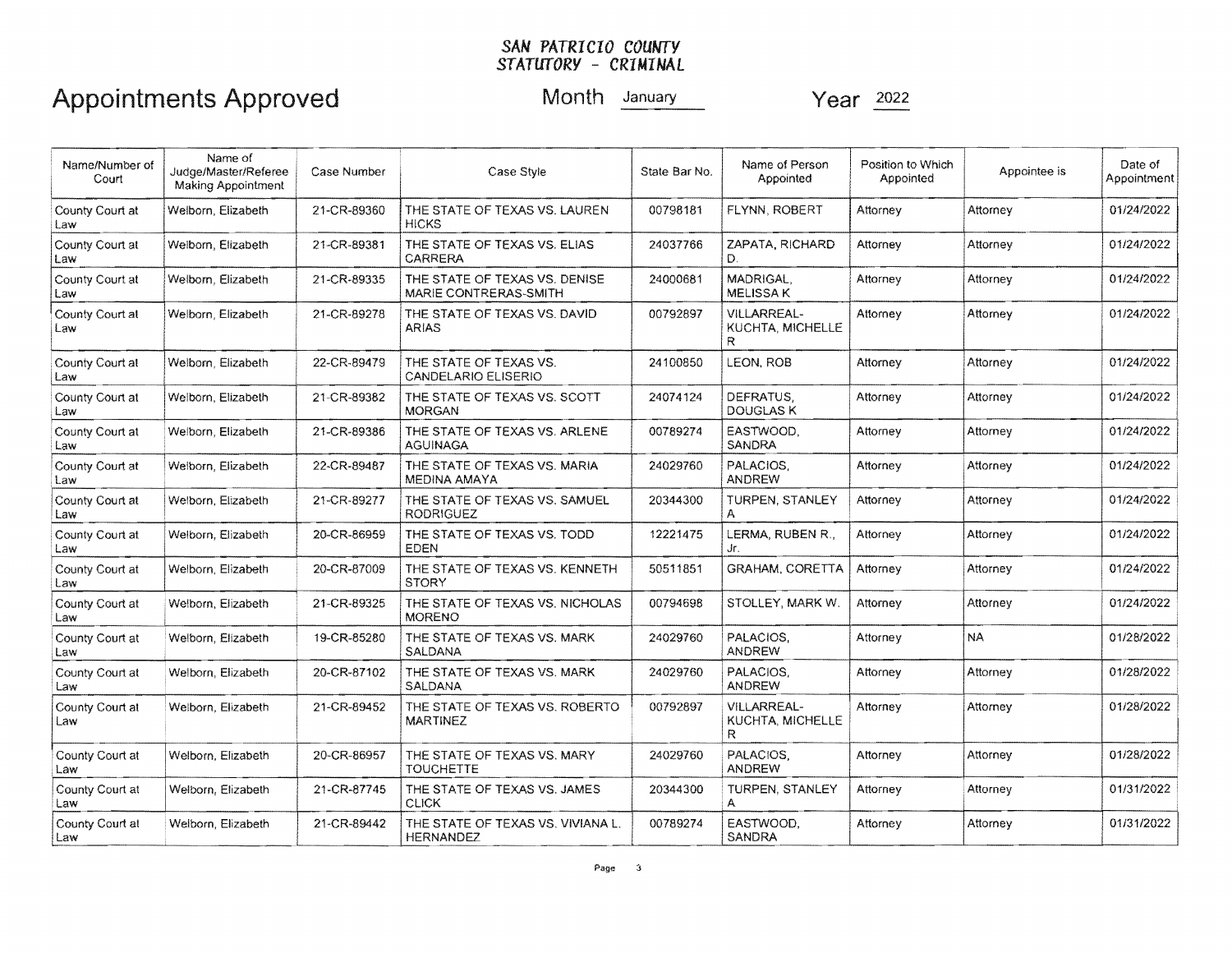| Name/Number of<br>Court | Name of<br>Judge/Master/Referee<br>Making Appointment | Case Number | Case Style                                                                                                       | State Bar No. | Name of Person<br>Appointed                 | Position to Which<br>Appointed | Appointee is | Date of<br>Appointment |
|-------------------------|-------------------------------------------------------|-------------|------------------------------------------------------------------------------------------------------------------|---------------|---------------------------------------------|--------------------------------|--------------|------------------------|
| County Court at<br>Law  | Welborn, Elizabeth                                    | 21-CR-89443 | 24100850<br>LEON, ROB<br>THE STATE OF TEXAS VS. SEBASTIAN<br>Attorney<br>Attorney<br><b>VARGAS</b>               |               |                                             | 01/31/2022                     |              |                        |
| County Court at<br>Law  | Welborn, Elizabeth                                    | 21-CR-89445 | MADRIGAL.<br>THE STATE OF TEXAS VS. BENITO<br>24000681<br>Attorney<br>Attorney<br><b>MELISSAK</b><br><b>RUIZ</b> |               |                                             | 01/31/2022                     |              |                        |
| County Court at<br>Law  | Welborn, Elizabeth                                    | 21-CR-89435 | THE STATE OF TEXAS VS.<br><b>KRISTOPHER WELDER</b>                                                               | 24029760      | PALACIOS.<br><b>ANDREW</b>                  | Attorney                       | Attorney     | 01/31/2022             |
| County Court at<br>Law  | Welborn, Elizabeth                                    | 21-CR-89353 | THE STATE OF TEXAS VS. EFREN<br>CANTU                                                                            | 24074124      | DEFRATUS.<br>DOUGLAS K                      | Attorney                       | Attorney     | 01/31/2022             |
| County Court at<br>Law  | Welborn, Elizabeth                                    | 21-CR-89372 | THE STATE OF TEXAS VS. RANDALL<br><b>WADE</b>                                                                    | 00792897      | <b>VILLARREAL-</b><br>KUCHTA, MICHELLE<br>R | Attorney                       | Attorney     | 01/31/2022             |
| County Court at<br>Law  | Welborn, Elizabeth                                    | 21-CR-89416 | THE STATE OF TEXAS VS. RICHARD<br><b>JAMES</b>                                                                   | 24037766      | ZAPATA, RICHARD<br>D.                       | Attorney                       | Attorney     | 01/31/2022             |
| County Court at<br>Law  | Welborn, Elizabeth                                    | 21-CR-89413 | THE STATE OF TEXAS VS. JESUS<br>SOMOZA                                                                           | 20344300      | TURPEN, STANLEY                             | Attorney                       | Attorney     | 01/31/2022             |
| County Court at<br>Law  | Welborn, Elizabeth                                    | 21-CR-89444 | THE STATE OF TEXAS VS. PROTACIO<br><b>BARRERA</b>                                                                | 00789274      | EASTWOOD.<br><b>SANDRA</b>                  | Attorney                       | Attorney     | 01/31/2022             |
| County Court at<br>Law  | Welborn, Elizabeth                                    | 21-CR-89057 | THE STATE OF TEXAS VS. JOEL<br><b>MONTEMAYOR</b>                                                                 | 24062782      | HINKLE, R. KYLE                             | Attorney                       | Attorney     | 01/31/2022             |
| County Court at<br>Law  | Welborn, Elizabeth                                    | 21-CR-89050 | THE STATE OF TEXAS VS. RACHAEL<br><b>MCCAUGHAN</b>                                                               | 12221475      | LERMA, RUBEN R.,<br>Jr.                     | Attorney                       | Attorney     | 01/31/2022             |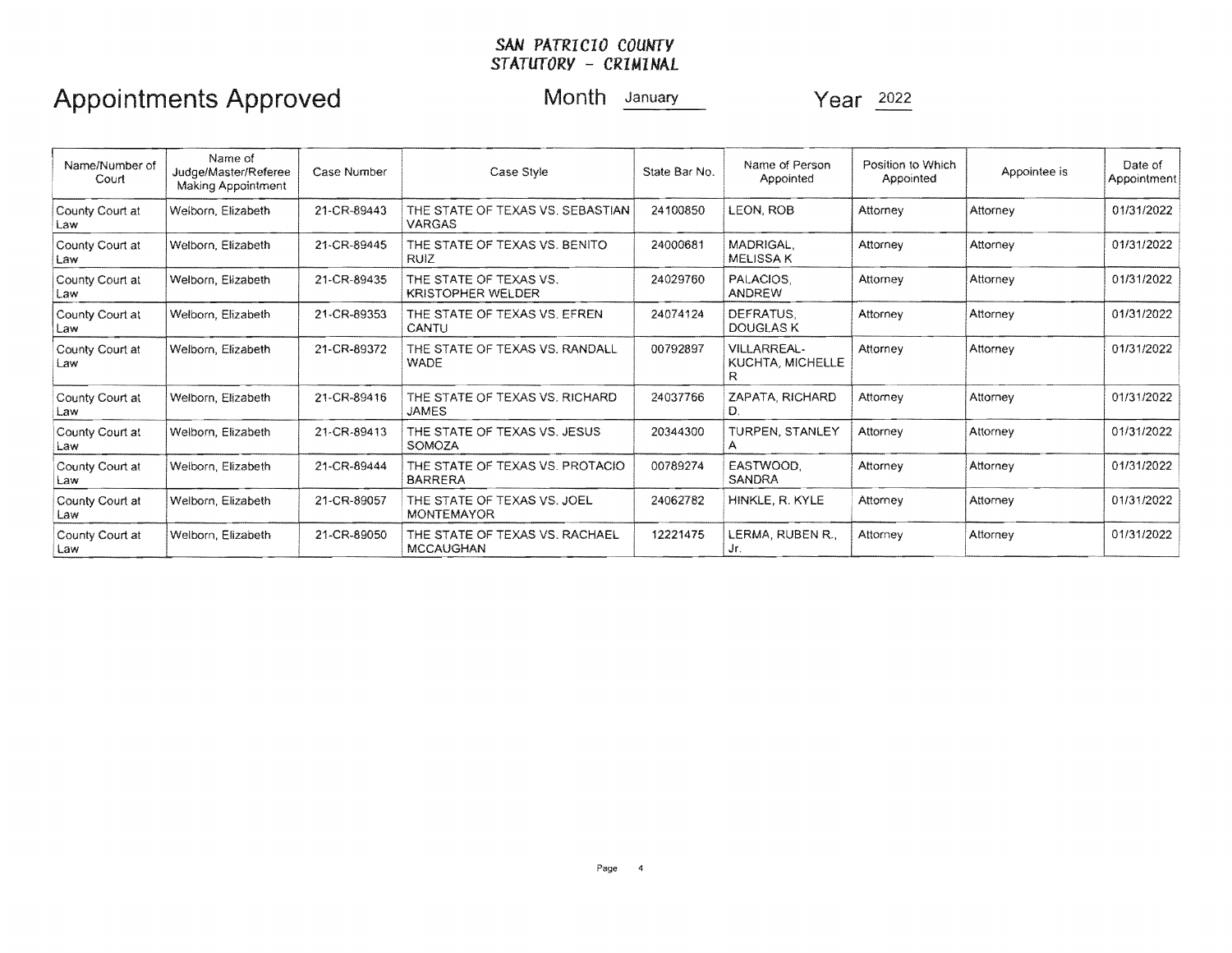## **Fees Approved** Month **January** Year 2022

 $\begin{minipage}{0.5\textwidth} \begin{tabular}{|c|c|c|} \hline & \multicolumn{1}{|c|}{\multicolumn{1}{|c|}{\multicolumn{1}{|c|}{\multicolumn{1}{|c|}{\multicolumn{1}{|c|}{\multicolumn{1}{|c|}{\multicolumn{1}{|c|}{\multicolumn{1}{|c|}{\multicolumn{1}{|c|}{\multicolumn{1}{|c|}{\multicolumn{1}{|c|}{\multicolumn{1}{|c|}{\multicolumn{1}{|c|}{\multicolumn{1}{|c|}{\multicolumn{1}{|c|}{\multicolumn{1}{|c|}{\multicolumn{1}{|c|}{\$ 

|                                                                                  |             |            |               |                             |                                   |              |                                 |                  | If greater than \$1,000 |                        |                                 |
|----------------------------------------------------------------------------------|-------------|------------|---------------|-----------------------------|-----------------------------------|--------------|---------------------------------|------------------|-------------------------|------------------------|---------------------------------|
| Name of<br>Name/Number of<br>Judge/Master/Referee<br>Court<br>Making Appointment | Case Number | Case Style | State Bar No. | Name of Person<br>Appointed | Position to<br>Which<br>Appointed | Appointee is | Date of<br>Approval of  <br>Fee | Source of<br>Fee | Amount<br>Approved      | No.<br>Hours<br>Billed | Amount of<br>Billed<br>Expenses |
|                                                                                  |             |            |               |                             |                                   |              |                                 |                  |                         |                        |                                 |